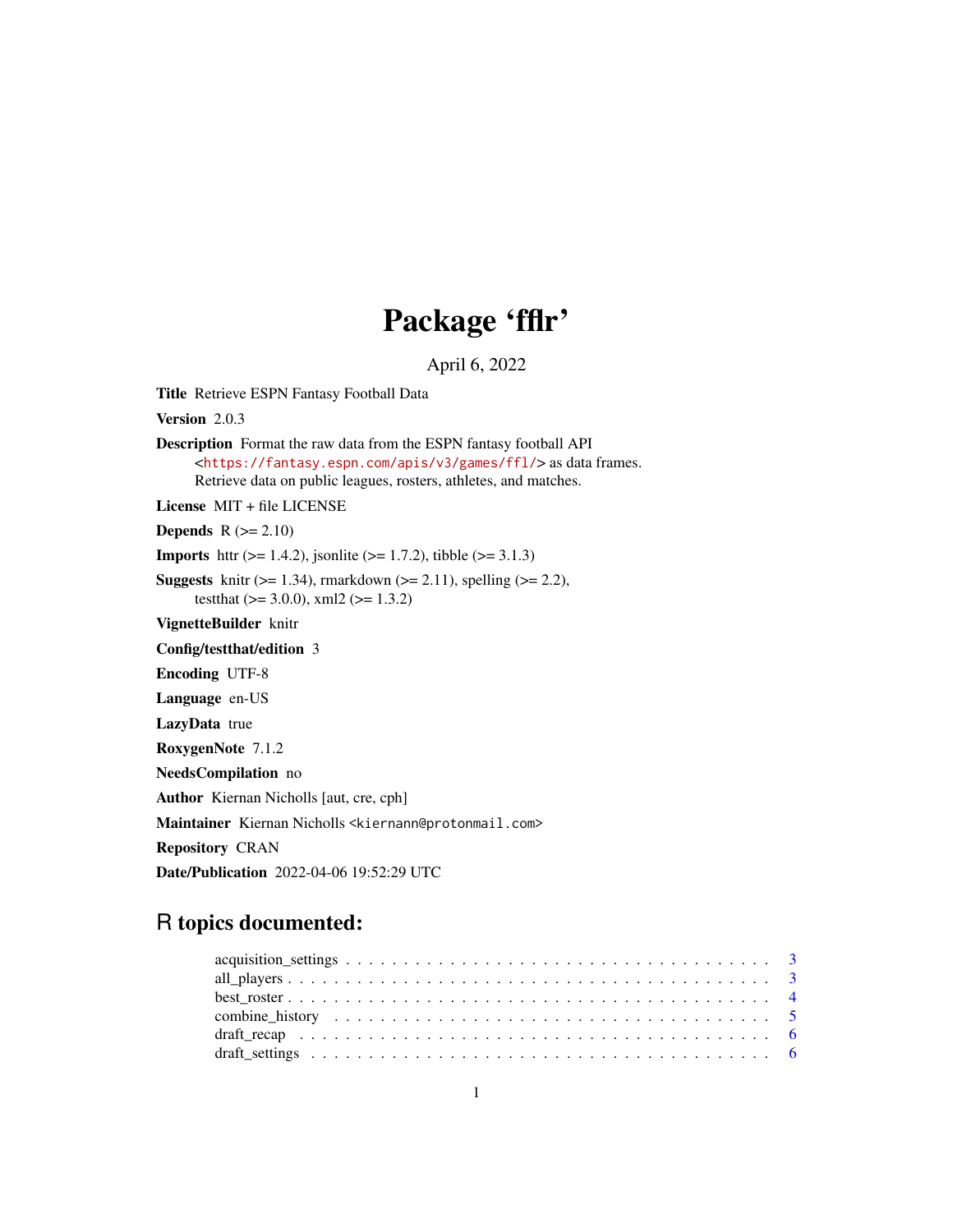| 7  |
|----|
| 8  |
| 8  |
| 9  |
| 10 |
| 10 |
| 11 |
| 12 |
| 12 |
| 13 |
| 14 |
| 15 |
| 15 |
| 16 |
| 17 |
| 18 |
| 20 |
| 20 |
| 21 |
| 22 |
| 22 |
| 23 |
| 23 |
| 24 |
| 25 |
| 25 |
| 26 |
| 27 |
| 27 |
| 28 |
| 29 |
|    |
|    |
|    |
| 32 |
| 32 |
| 33 |
| 34 |
| 35 |
| 36 |
| 36 |
|    |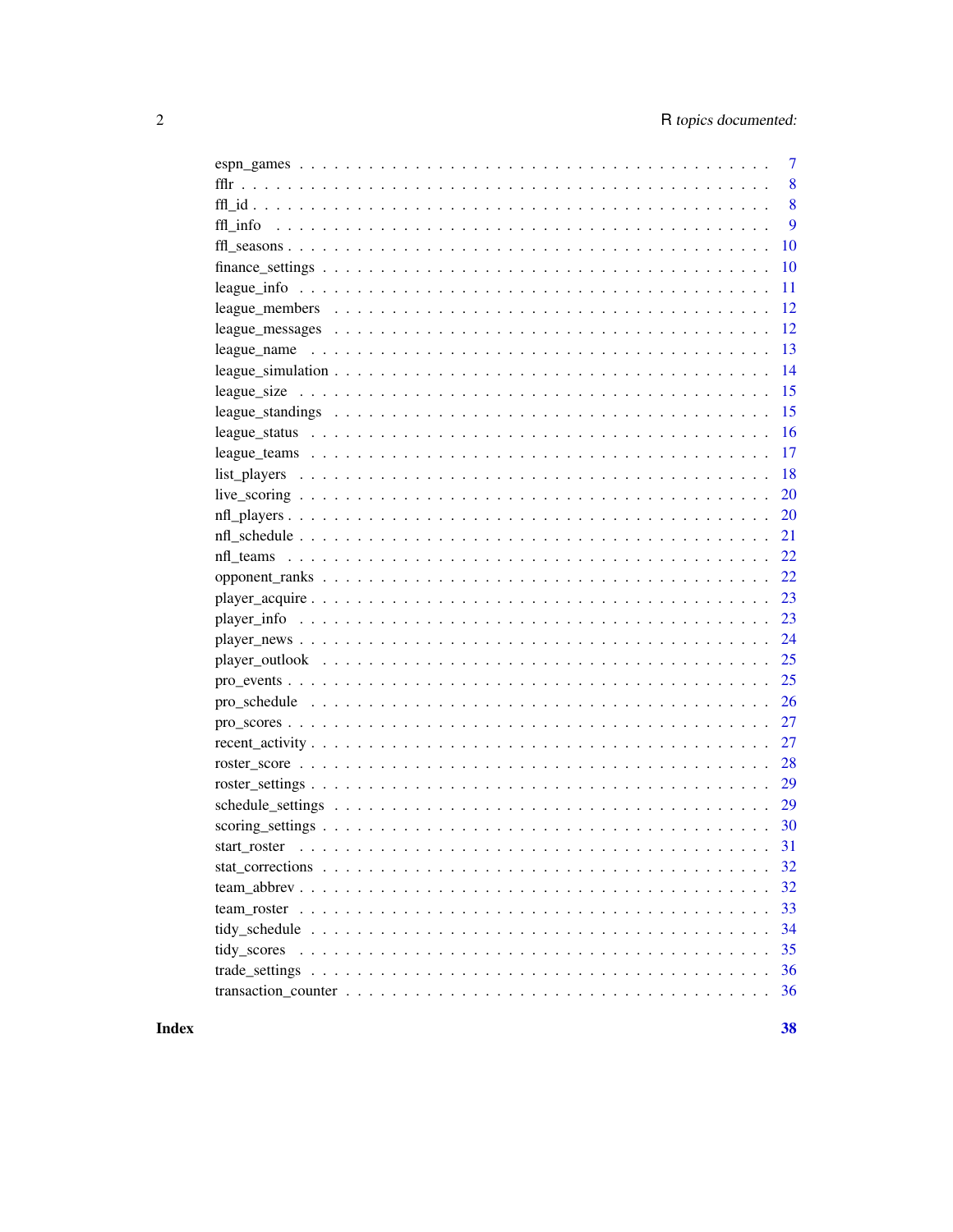<span id="page-2-1"></span><span id="page-2-0"></span>acquisition\_settings *League waiver settings*

# Description

The type, days, and details of a league waiver process.

#### Usage

```
acquisition_settings(leagueId = ffl_id(), leagueHistory = FALSE, ...)
```
# Arguments

| leagueId      | Numeric league ID or ESPN fantasy page URL. Defaults to get Option ("ff Ir. league Id").<br>Function fails if no ID is found.                                        |
|---------------|----------------------------------------------------------------------------------------------------------------------------------------------------------------------|
| leagueHistory | logical; Should the league History version of the API be called? If TRUE, a list<br>of results is returned, with one element for each historical year of the league. |
| $\cdots$      | Additional queries passed to httr::GET(). Arguments are converted to a named<br>list and passed to query alongside view.                                             |

#### Value

A data frame of waiver settings by season.

#### See Also

```
Other league settings functions: draft_settings(), finance_settings(), league_info(), league_name(),
league_size(), roster_settings(), schedule_settings(), scoring_settings(), trade_settings()
```
# Examples

acquisition\_settings(leagueId = "42654852")

<span id="page-2-2"></span>all\_players *All fantasy players (deprecated)*

# Description

```
See list_players().
```
#### Usage

all\_players(...)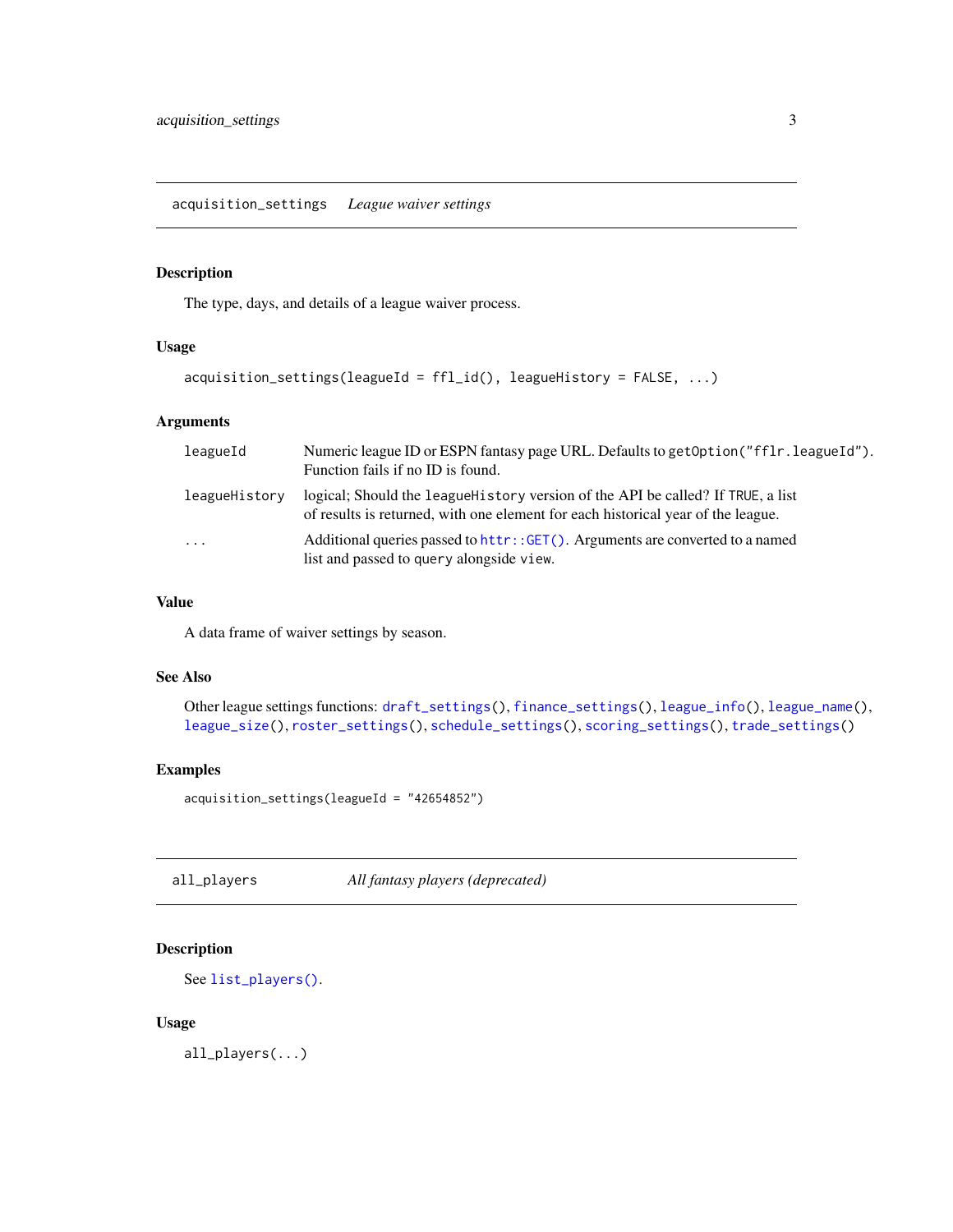#### <span id="page-3-0"></span>Arguments

... Arguments passed to the new [list\\_players\(\)](#page-17-1) function.

# See Also

```
Other player functions: list_players(), player_info(), player_news(), player_outlook(),
recent_activity(), transaction_counter()
```
#### Examples

## Not run: all\_players()

## End(Not run)

<span id="page-3-1"></span>best\_roster *Sort the optimal fantasy roster*

#### Description

Uses the roster settings for each league to find the best possible combinations of players to score the most fantasy points.

#### Usage

```
best_roster(
  leagueld = ffl_id(),useScore = c("actualScore", "projectedScore"),
  scoringPeriodId = NULL,
  ...
)
```
#### Arguments

| leagueId        | Numeric league ID or ESPN fantasy page URL. Defaults to get Option ("fflr. league Id").<br>Function fails if no ID is found.                                                      |  |
|-----------------|-----------------------------------------------------------------------------------------------------------------------------------------------------------------------------------|--|
| useScore        | One of "projectedScore" or "actualScore" (default).                                                                                                                               |  |
| scoringPeriodId |                                                                                                                                                                                   |  |
|                 | Integer week of NFL season. By default, NULL will use the current week (see<br>$ff1$ week()). Scoring periods are always one week in length, whereas matchups<br>might be longer. |  |
| $\ddotsc$       | Additional queries passed to httr::GET(). Arguments are converted to a named<br>list and passed to query alongside view.                                                          |  |

#### Details

If scoringPeriodId is the current week (the default), then actual scoring might be incomplete (see projectedScore argument).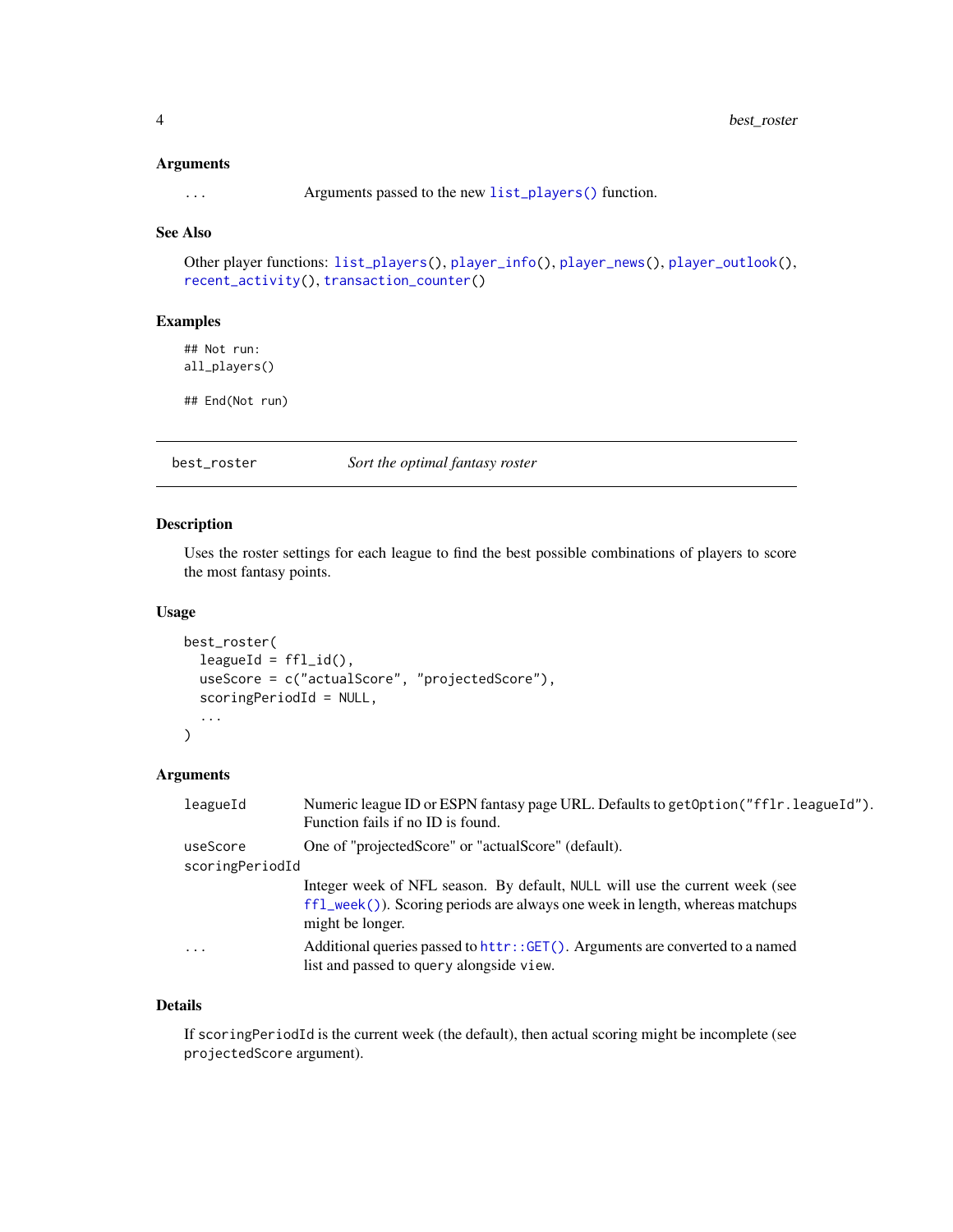# <span id="page-4-0"></span>combine\_history 5

# Value

A dataframe (or list) with optimal rosters.

#### See Also

```
Other roster functions: roster_score(), start_roster(), team_roster()
```
# Examples

```
best_roster(leagueId = "42654852", scoringPeriodId = 1)
```
combine\_history *Combine league history with current season*

#### Description

Runs a function fun twice, once with the leagueHistory set to TRUE and once set to FALSE. Combined the output of both runs into a single data frame.

#### Usage

combine\_history(fun, ...)

# Arguments

| fun      | A function with the league History argument.             |
|----------|----------------------------------------------------------|
| $\cdots$ | Additional arguments passed to the function used in fun. |

#### Value

A data frame of combined outputs.

# Examples

```
combine_history(tidy_scores, leagueId = "252353")
```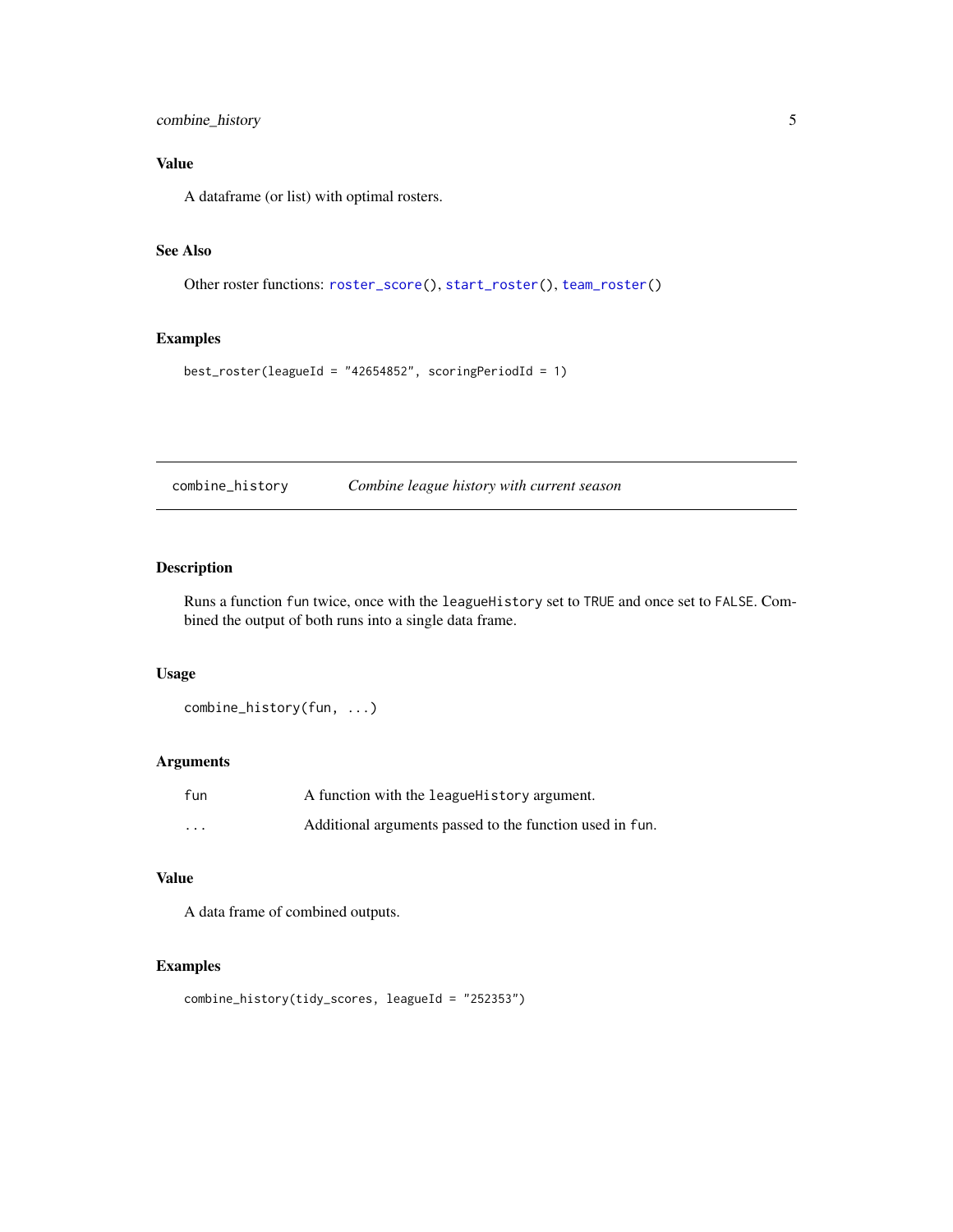<span id="page-5-2"></span><span id="page-5-0"></span>

Return the sequential result of a fantasy draft pick, whether snake or salary cap format.

# Usage

```
draft_recap(leagueId = ffl_id(), leagueHistory = FALSE, ...)
```
# Arguments

| leagueId      | Numeric league ID or ESPN fantasy page URL. Defaults to get Option ("ff Ir. league Id").<br>Function fails if no ID is found.                                        |
|---------------|----------------------------------------------------------------------------------------------------------------------------------------------------------------------|
| leagueHistory | logical; Should the league History version of the API be called? If TRUE, a list<br>of results is returned, with one element for each historical year of the league. |
| $\cdots$      | Additional queries passed to httr:: GET(). Arguments are converted to a named<br>list and passed to query alongside view.                                            |

#### Value

A data frame(s) of draft picks.

#### See Also

Other league functions: [league\\_members\(](#page-11-1)), [league\\_messages\(](#page-11-2)), [league\\_standings\(](#page-14-2)), [league\\_status\(](#page-15-1)), [league\\_teams\(](#page-16-1)), [tidy\\_schedule\(](#page-33-1)), [transaction\\_counter\(](#page-35-2))

# Examples

```
draff\_recap(leagueId = "42654852")
```
<span id="page-5-1"></span>draft\_settings *League draft settings*

# Description

The type, date, and pick order of a league draft.

#### Usage

```
draft_settings(leagueId = ffl_id(), leagueHistory = FALSE, ...)
```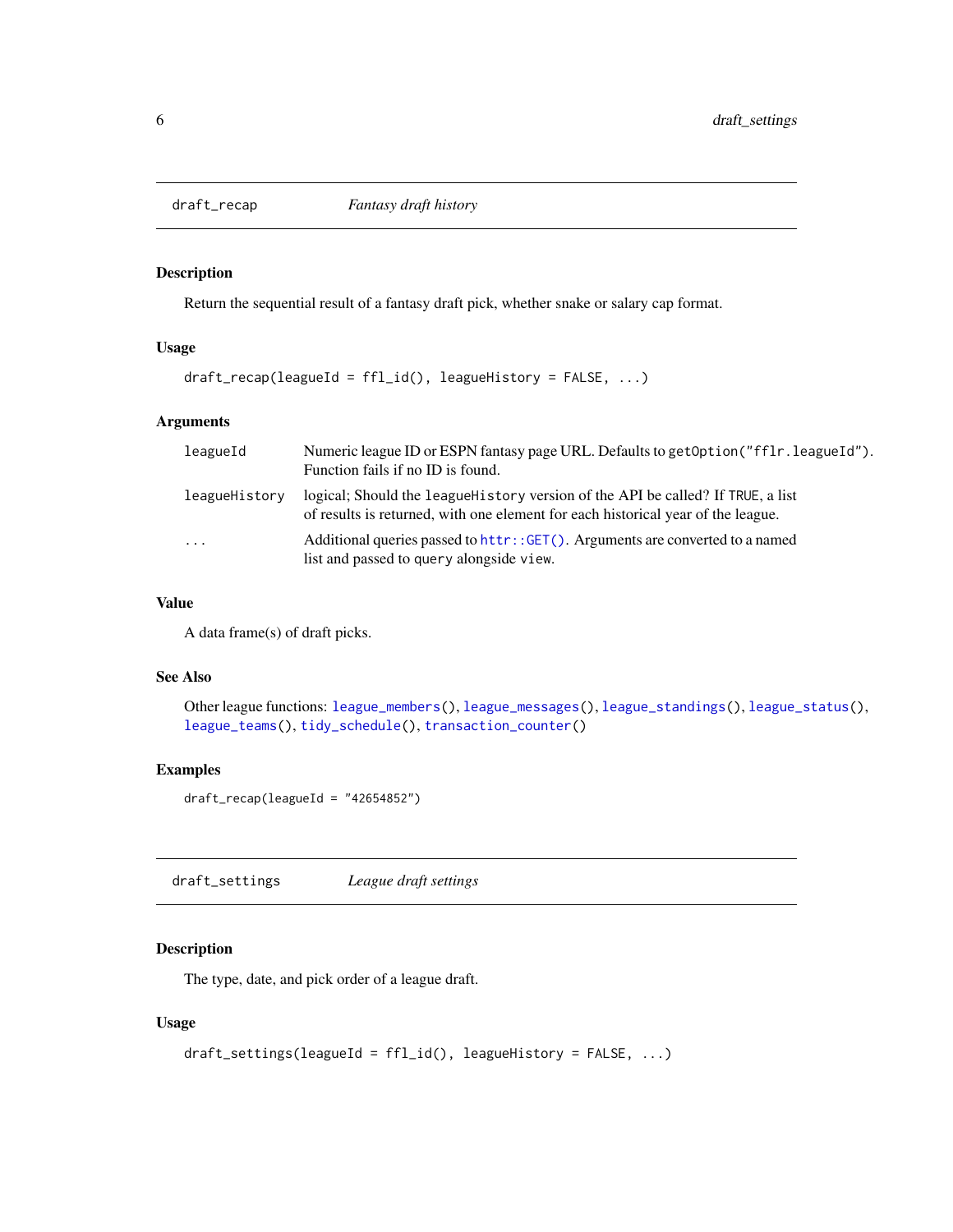# <span id="page-6-0"></span>espn\_games 7

#### Arguments

| leagueId      | Numeric league ID or ESPN fantasy page URL. Defaults to get Option ("ff Ir. league Id").<br>Function fails if no ID is found.                                        |
|---------------|----------------------------------------------------------------------------------------------------------------------------------------------------------------------|
| leagueHistory | logical; Should the league History version of the API be called? If TRUE, a list<br>of results is returned, with one element for each historical year of the league. |
| $\cdots$      | Additional queries passed to httr:: GET(). Arguments are converted to a named<br>list and passed to query alongside view.                                            |

# Value

A data frame of league draft settings by season.

#### See Also

```
Other league settings functions: acquisition_settings(), finance_settings(), league_info(),
league_name(), league_size(), roster_settings(), schedule_settings(), scoring_settings(),
trade_settings()
```
# Examples

draft\_settings(leagueId = "42654852")

<span id="page-6-1"></span>espn\_games *List all fantasy games*

# Description

List all fantasy games

#### Usage

espn\_games()

#### Value

A tibble of fantasy games.

#### See Also

Other Game information: [ffl\\_info\(](#page-8-2)), [ffl\\_seasons\(](#page-9-2))

# Examples

espn\_games()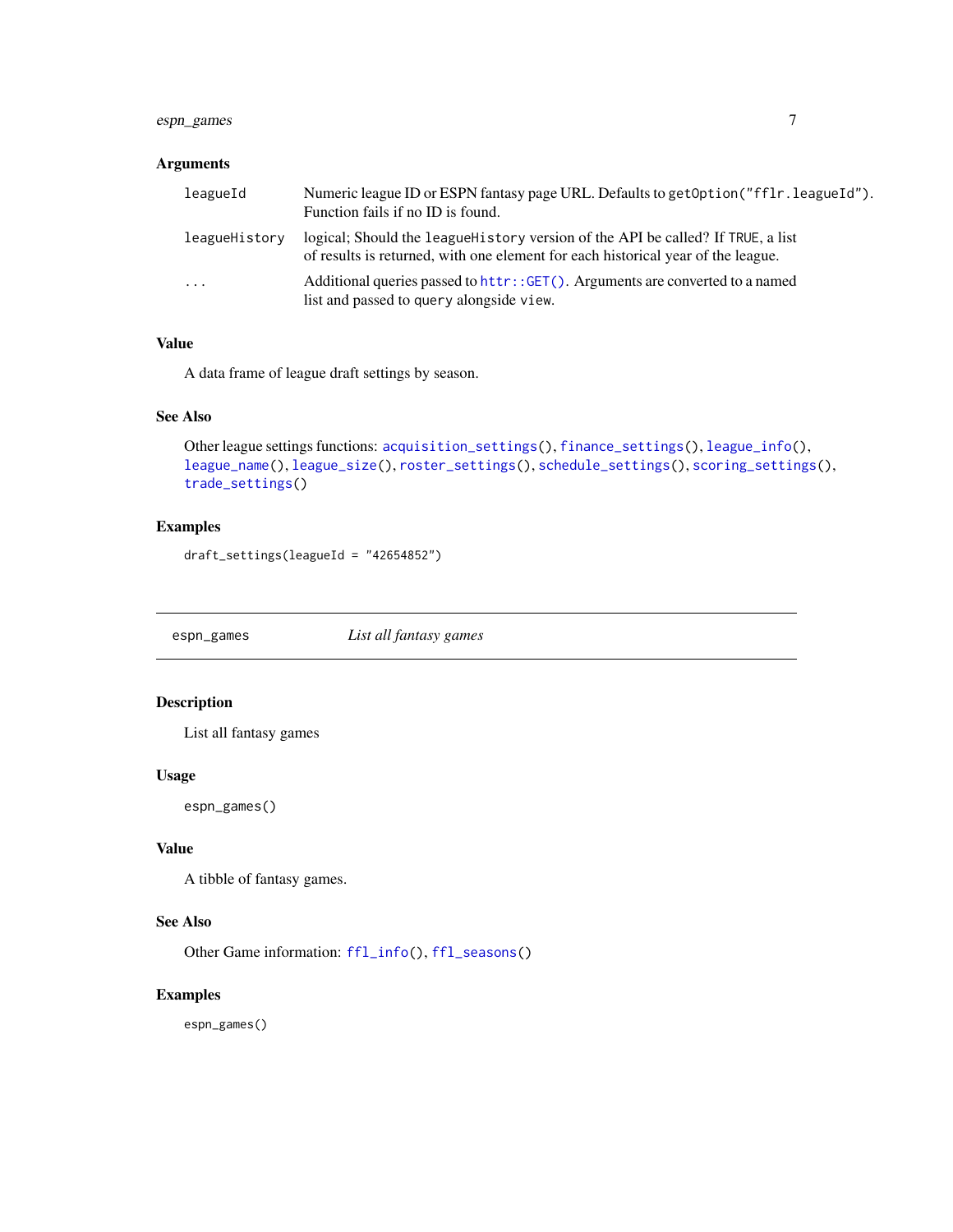<span id="page-7-0"></span>The fflr package parses the JSON data returned by the ESPN v3 API into tidy data frames for easy analysis. The package also includes data objects for the NFL with players, teams, and the 2021 schedule. The league must first be made viewable to the public by the league manager, which can be done on the basic settings page on the ESPN website. Functions can then take the numeric league ID found in the URL to return data from the API. This league ID can be set as a global option named "fflr.leagueId" with options().

ffl\_id *Get ESPN fantasy league ID*

#### Description

Retrieve league ID from global options, as an input, or from a URL.

#### Usage

ffl\_id(leagueId = getOption("fflr.leagueId"), overwrite = FALSE)

#### Arguments

| leagueId  | Numeric league ID or ESPN fantasy page URL. Defaults to get Option ("ff Ir. league Id").<br>Function fails if no ID is found. |
|-----------|-------------------------------------------------------------------------------------------------------------------------------|
| overwrite | logical; If an fflr. leagueld option exists, should it be temporarily changed<br>for your current session.                    |

#### Details

Since many users request data from the same ESPN league when using this package, you can use this function to set, call, or extract the unique ESPN league ID. By default, this function uses getOption("fflr.leagueId") to look for a default league ID defined in your options(). If no such option exists, and one is provided to the leagueId argument, the option will be temporarily defined for your current session. If a URL starting with http is provided, the numeric league ID will be extracted, defined as the temporary option, and returned as a character string.

#### Value

A numeric leagueId as a character vector with length one.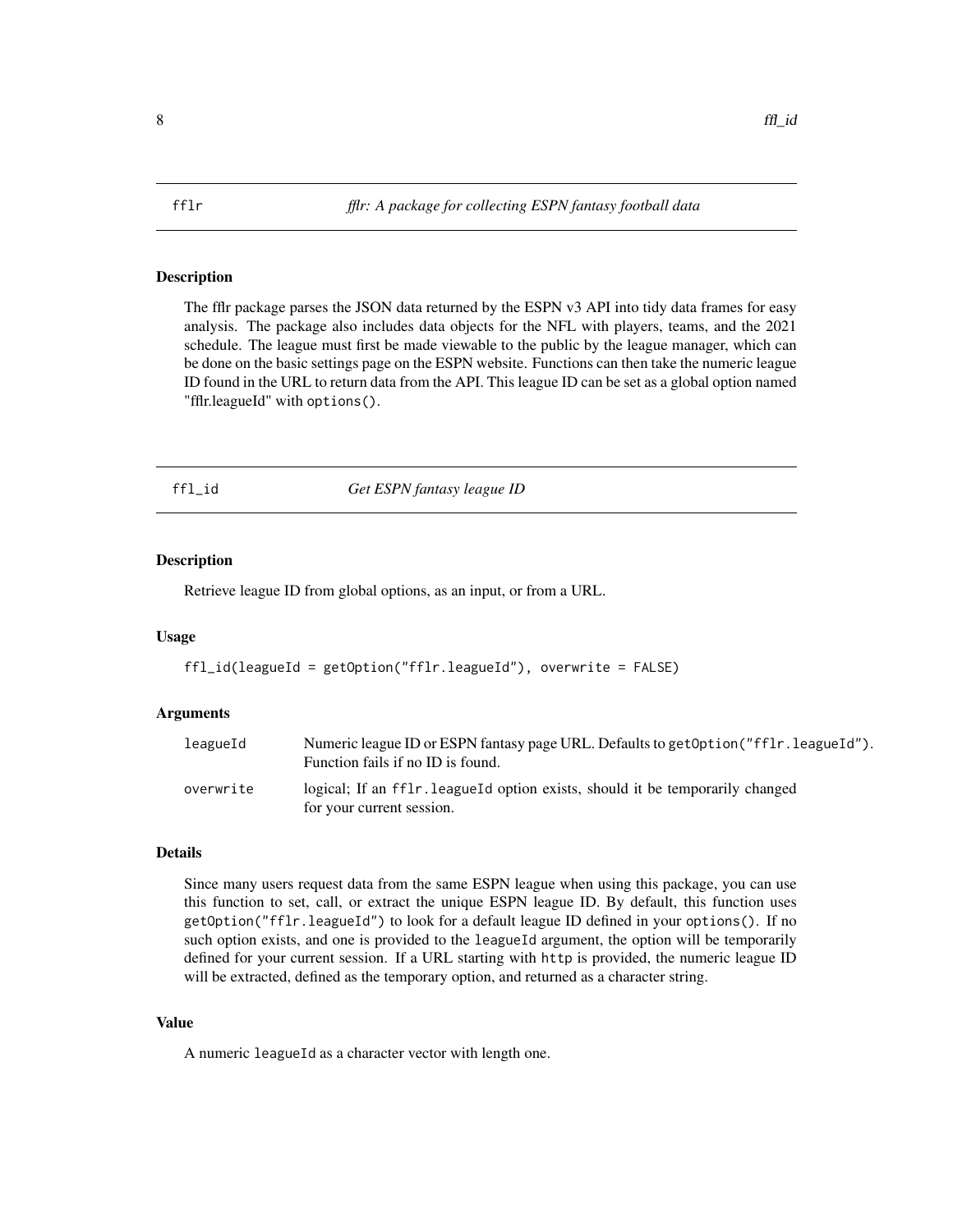#### <span id="page-8-0"></span>ffl\_info 9

# Examples

```
options(fflr.leagueId = "42654852")
ffl_id()
ffl_id(
  leagueId = "https://fantasy.espn.com/football/team?leagueId=42654852",
  overwrite = TRUE
)
```
<span id="page-8-2"></span>

#### ffl\_info *Get fantasy football information*

# <span id="page-8-1"></span>Description

Information on the current fantasy football season, with functions to quickly access and modify certain information (like the current seasonId or scoringPeriodId).

# Usage

ffl\_info()  $ffl_year(offset = 0)$ ffl\_week(offset = 0)

# Arguments

offset Add negative or positive values.

#### Value

A list of season information.

#### See Also

Other Game information: [espn\\_games\(](#page-6-1)), [ffl\\_seasons\(](#page-9-2))

# Examples

```
str(ffl_info())
Sys.time()
ffl_year()
ffl_week(-1)
```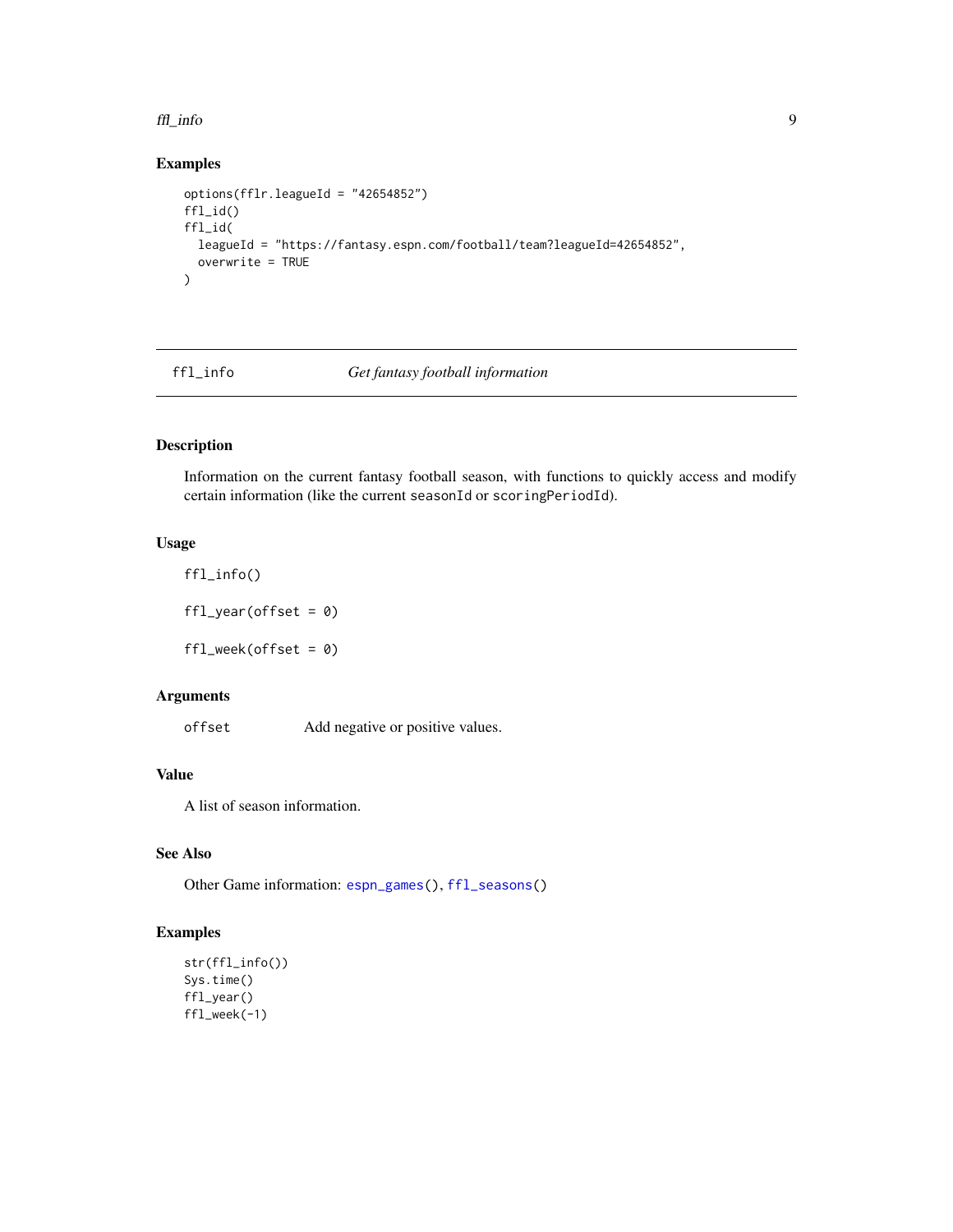<span id="page-9-2"></span><span id="page-9-0"></span>

List past fantasy football seasons

# Usage

ffl\_seasons()

#### Value

A tibble of fantasy football seasons.

#### See Also

Other Game information: [espn\\_games\(](#page-6-1)), [ffl\\_info\(](#page-8-2))

# Examples

ffl\_seasons()

<span id="page-9-1"></span>finance\_settings *League finance settings*

# Description

The off-site fees assigned to various roster movies and transactions.

# Usage

```
finance_settings(leagueId = ffl_id(), leagueHistory = FALSE, ...)
```
# Arguments

| leagueId      | Numeric league ID or ESPN fantasy page URL. Defaults to get Option ("ff Ir. league Id").<br>Function fails if no ID is found.                                        |
|---------------|----------------------------------------------------------------------------------------------------------------------------------------------------------------------|
| leagueHistory | logical; Should the league History version of the API be called? If TRUE, a list<br>of results is returned, with one element for each historical year of the league. |
| $\ddotsc$     | Additional queries passed to httr::GET(). Arguments are converted to a named<br>list and passed to query alongside view.                                             |

#### Value

A data frame of finance settings by season.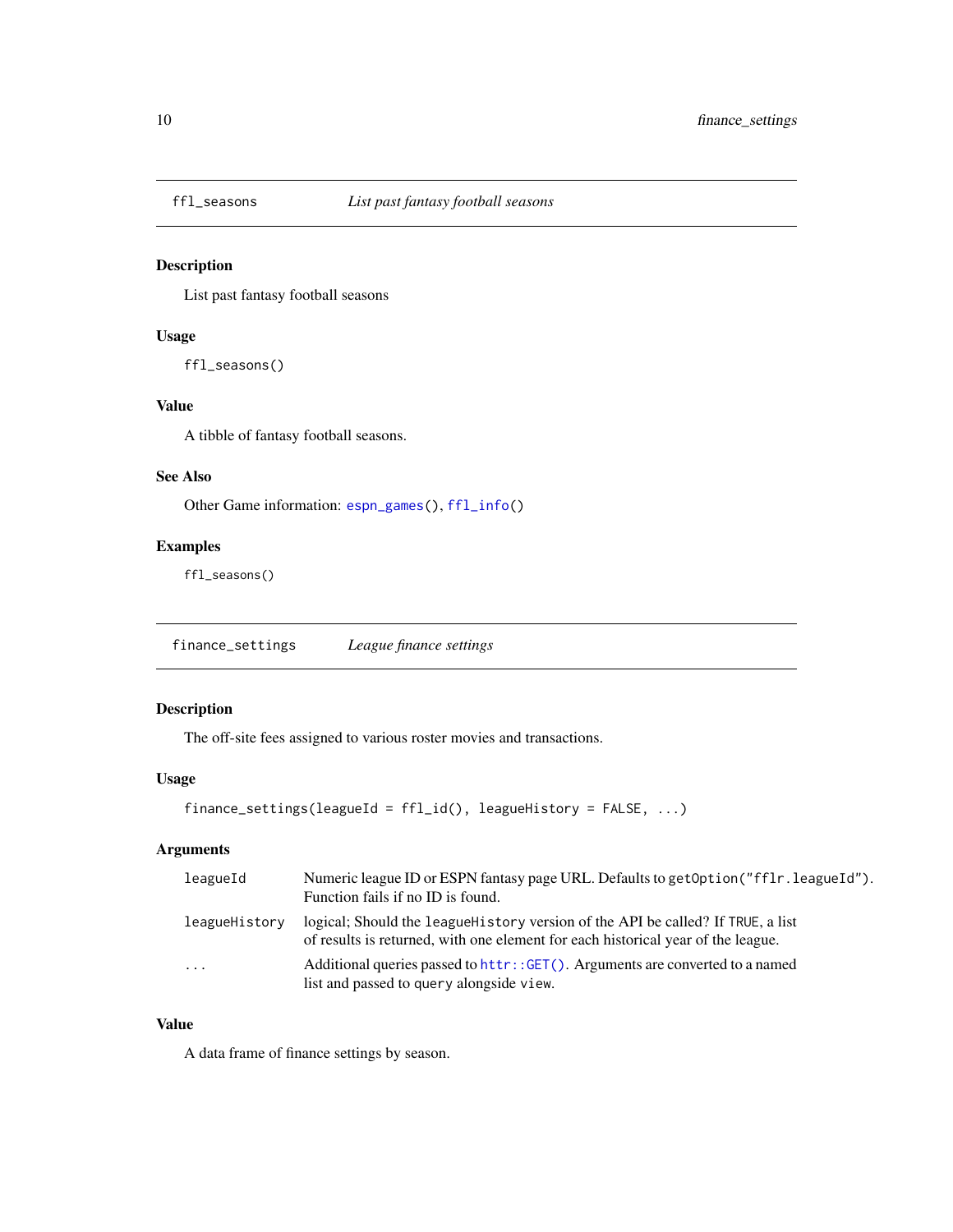# <span id="page-10-0"></span>league\_info 11

#### See Also

```
Other league settings functions: acquisition_settings(), draft_settings(), league_info(),
league_name(), league_size(), roster_settings(), schedule_settings(), scoring_settings(),
trade_settings()
```
#### Examples

finance\_settings(leagueId = "42654852")

<span id="page-10-1"></span>league\_info *League information*

#### Description

Basic information on a ESPN fantasy football league, like the name, size, and season length.

# Usage

league\_info(leagueId = ffl\_id(), leagueHistory = FALSE, ...)

# Arguments

| leagueId            | Numeric league ID or ESPN fantasy page URL. Defaults to get Option ("fflr. league Id").<br>Function fails if no ID is found.                                         |
|---------------------|----------------------------------------------------------------------------------------------------------------------------------------------------------------------|
| leagueHistory       | logical; Should the league History version of the API be called? If TRUE, a list<br>of results is returned, with one element for each historical year of the league. |
| $\cdot \cdot \cdot$ | Additional queries passed to httr::GET(). Arguments are converted to a named<br>list and passed to query alongside view.                                             |

#### Value

A data frame of league information by season.

#### See Also

```
Other league settings functions: acquisition_settings(), draft_settings(), finance_settings(),
league_name(), league_size(), roster_settings(), schedule_settings(), scoring_settings(),
trade_settings()
```
#### Examples

league\_info(leagueId = "42654852")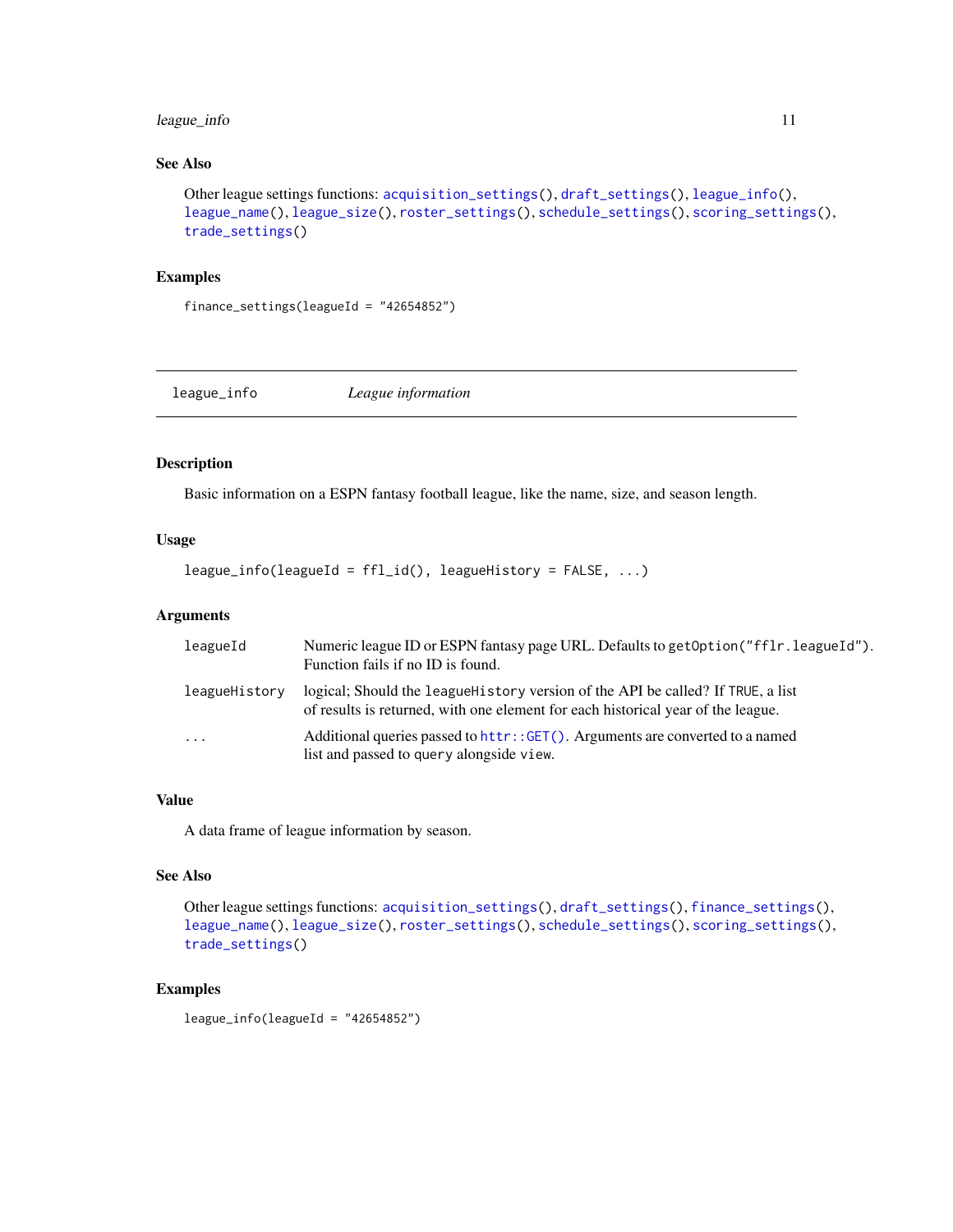<span id="page-11-1"></span><span id="page-11-0"></span>league\_members *Fantasy league teams*

# Description

The teams in a league and their owners.

#### Usage

```
league_members(leagueId = ffl_id(), leagueHistory = FALSE, ...)
```
#### Arguments

| leagueId      | Numeric league ID or ESPN fantasy page URL. Defaults to get Option ("ff Ir. league Id").<br>Function fails if no ID is found.                                        |
|---------------|----------------------------------------------------------------------------------------------------------------------------------------------------------------------|
| leagueHistory | logical; Should the league History version of the API be called? If TRUE, a list<br>of results is returned, with one element for each historical year of the league. |
| $\cdots$      | Additional queries passed to httr:: GET(). Arguments are converted to a named<br>list and passed to query alongside view.                                            |

#### Value

A dataframe (or list) with league members.

#### See Also

```
Other league functions: draft_recap(), league_messages(), league_standings(), league_status(),
league_teams(), tidy_schedule(), transaction_counter()
```
# Examples

league\_members(leagueId = "42654852")

<span id="page-11-2"></span>league\_messages *Fantasy league teams*

# Description

The emails, chats, notes, and messages sent by league members.

#### Usage

```
league_messages(leagueId = ffl_id(), leagueHistory = FALSE, ...)
```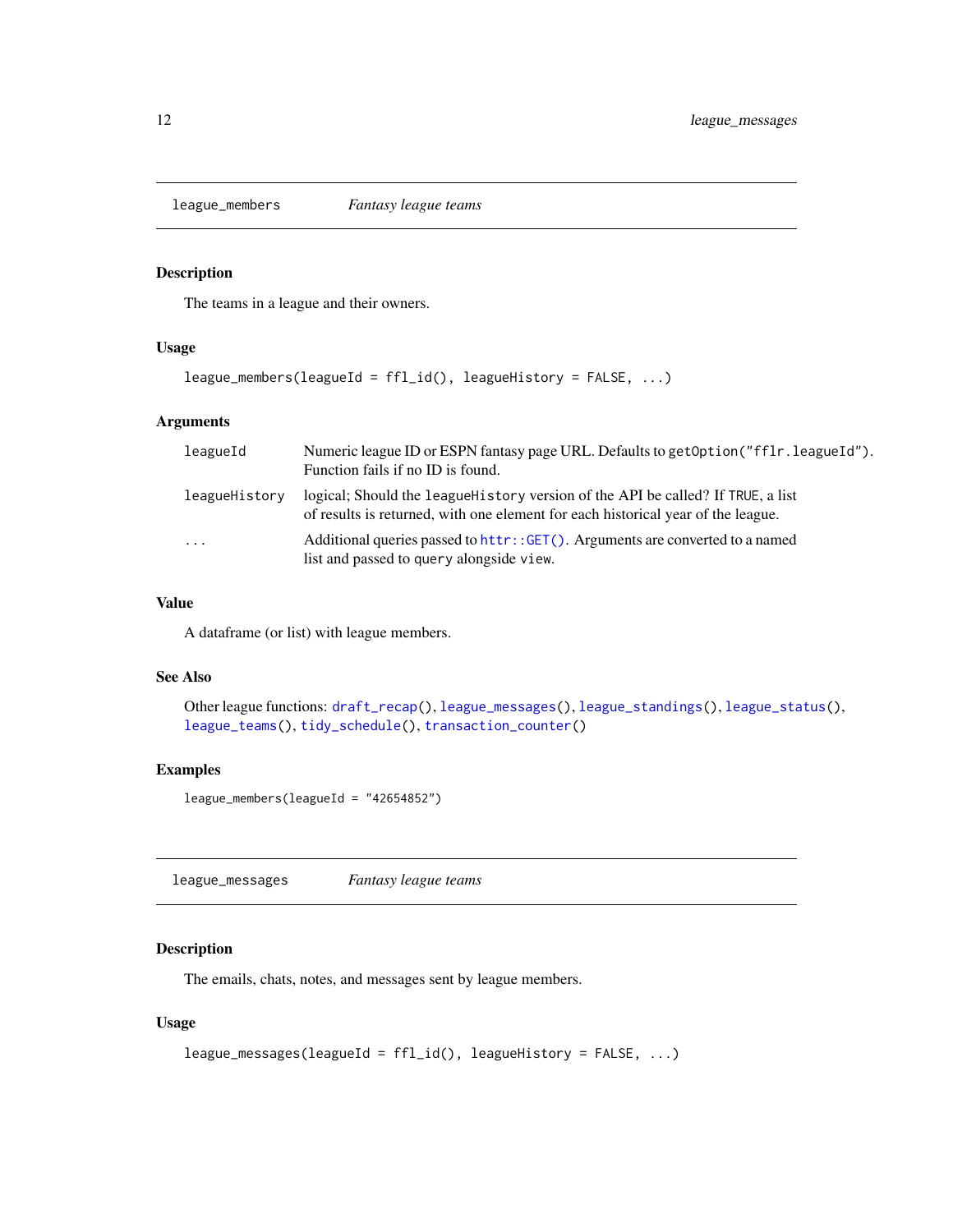# <span id="page-12-0"></span>league\_name 13

# Arguments

| leagueId      | Numeric league ID or ESPN fantasy page URL. Defaults to get Option ("fflr. league Id").<br>Function fails if no ID is found.                                         |
|---------------|----------------------------------------------------------------------------------------------------------------------------------------------------------------------|
| leagueHistory | logical; Should the league History version of the API be called? If TRUE, a list<br>of results is returned, with one element for each historical year of the league. |
| $\cdots$      | Additional queries passed to httr::GET(). Arguments are converted to a named<br>list and passed to query alongside view.                                             |

# Value

A tibble of messages.

#### See Also

```
Other league functions: draft_recap(), league_members(), league_standings(), league_status(),
league_teams(), tidy_schedule(), transaction_counter()
```
# Examples

league\_messages(leagueId = "42654852")

<span id="page-12-1"></span>league\_name *League name*

# Description

League name

#### Usage

```
league_name(leagueId = ffl_id(), leagueHistory = FALSE, ...)
```
# Arguments

| leagueId      | Numeric league ID or ESPN fantasy page URL. Defaults to get Option ("fflr. league Id").<br>Function fails if no ID is found.                                         |
|---------------|----------------------------------------------------------------------------------------------------------------------------------------------------------------------|
| leagueHistory | logical; Should the league History version of the API be called? If TRUE, a list<br>of results is returned, with one element for each historical year of the league. |
| $\cdots$      | Additional queries passed to httr::GET(). Arguments are converted to a named<br>list and passed to query alongside view.                                             |

#### Value

A character vector.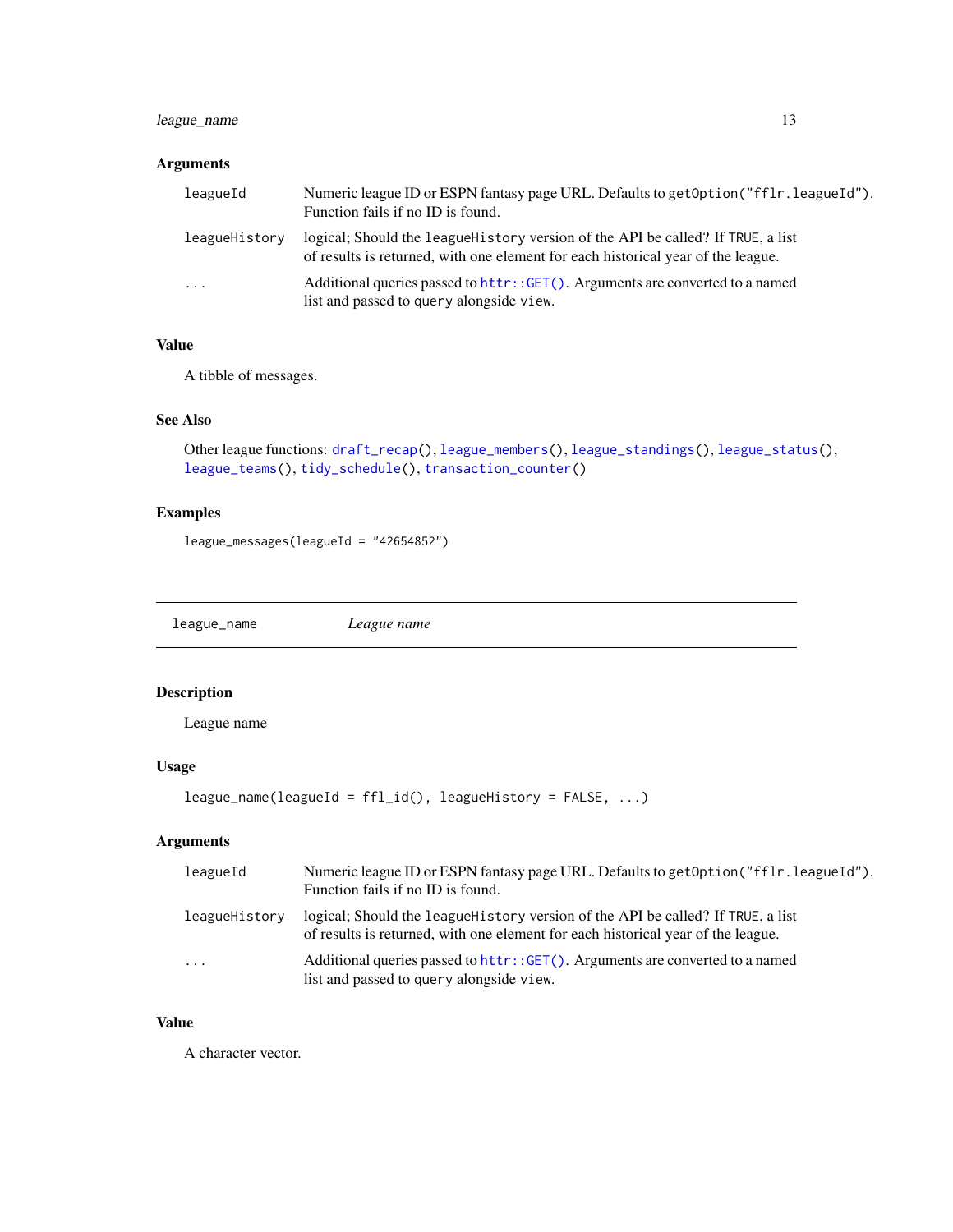#### See Also

```
Other league settings functions: acquisition_settings(), draft_settings(), finance_settings(),
league_info(), league_size(), roster_settings(), schedule_settings(), scoring_settings(),
trade_settings()
```
#### Examples

 $league_name(leagueId = "42654852")$ 

league\_simulation *League standing simulation*

# Description

The ESPN algorithm simulates the entire season according to the projection and matchup schedule to calculate the probability of a team winning their division and making the playoffs.

#### Usage

```
league_simulation(leagueId = ffl_id(), leagueHistory = FALSE, ...)
```
#### Arguments

| leagueId            | Numeric league ID or ESPN fantasy page URL. Defaults to get Option ("fflr. league Id").<br>Function fails if no ID is found.                                         |
|---------------------|----------------------------------------------------------------------------------------------------------------------------------------------------------------------|
| leagueHistory       | logical; Should the league History version of the API be called? If TRUE, a list<br>of results is returned, with one element for each historical year of the league. |
| $\cdot \cdot \cdot$ | Additional queries passed to httr::GET(). Arguments are converted to a named<br>list and passed to query alongside view.                                             |

#### Value

A data frame of simulated team standings.

#### Examples

league\_simulation(leagueId = "42654852")

<span id="page-13-0"></span>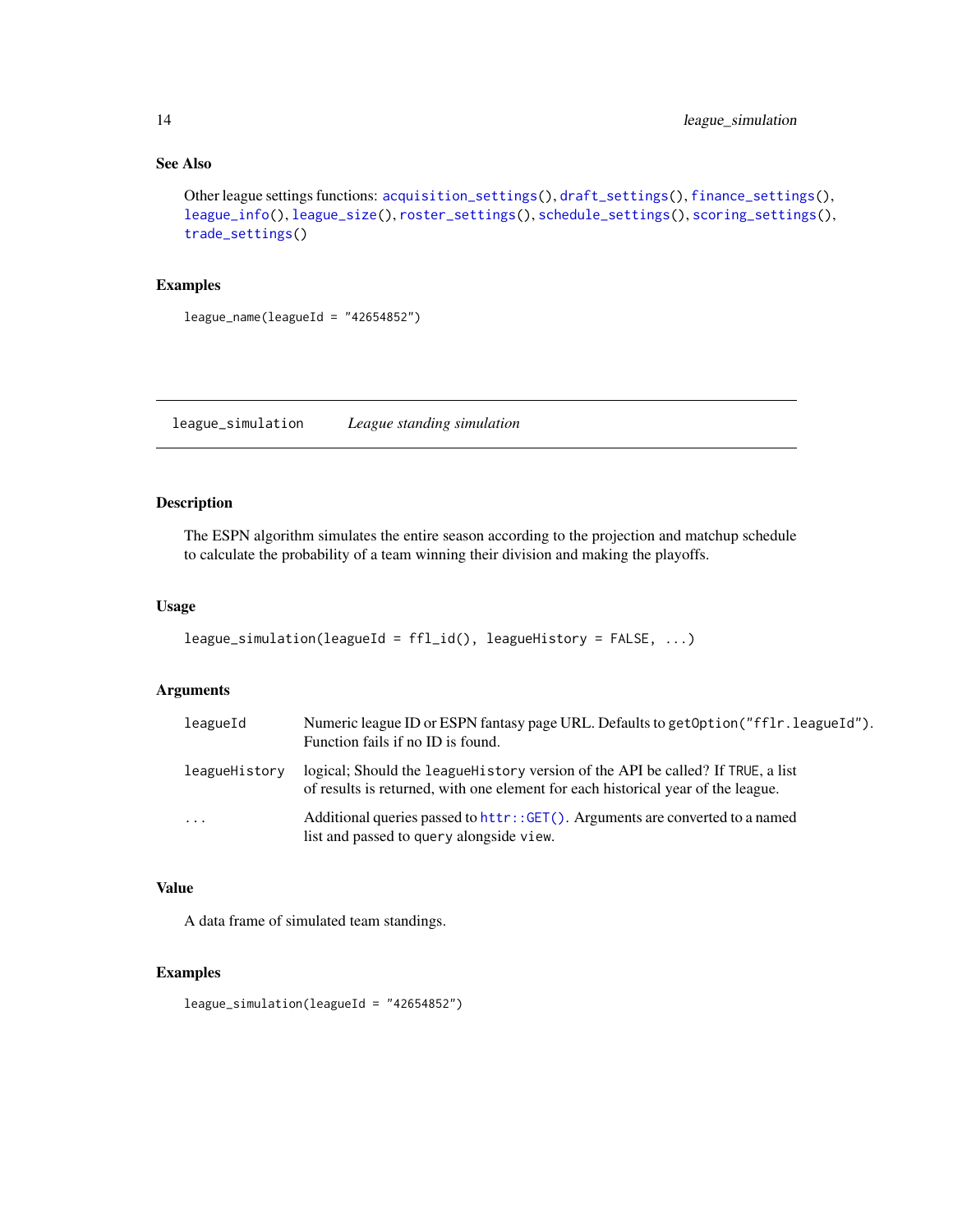<span id="page-14-1"></span><span id="page-14-0"></span>league\_size *League size*

# Description

League size

# Usage

```
league_size(leagueId = ffl_id(), leagueHistory = FALSE, ...)
```
# Arguments

| leagueId                | Numeric league ID or ESPN fantasy page URL. Defaults to get Option ("ff Ir. league Id").<br>Function fails if no ID is found.                                        |
|-------------------------|----------------------------------------------------------------------------------------------------------------------------------------------------------------------|
| leagueHistory           | logical; Should the league History version of the API be called? If TRUE, a list<br>of results is returned, with one element for each historical year of the league. |
| $\cdot$ $\cdot$ $\cdot$ | Additional queries passed to httr::GET(). Arguments are converted to a named<br>list and passed to query alongside view.                                             |

#### Value

A data frame of league size by season.

# See Also

```
Other league settings functions: acquisition_settings(), draft_settings(), finance_settings(),
league_info(), league_name(), roster_settings(), schedule_settings(), scoring_settings(),
trade_settings()
```
# Examples

league\_size(leagueId = "42654852")

<span id="page-14-2"></span>league\_standings *League standings*

# Description

Return the current and projected standings, win streak, total wins, losses, and points scored for and against each team.

#### Usage

```
league_standings(leagueId = ffl_id(), leagueHistory = FALSE, ...)
```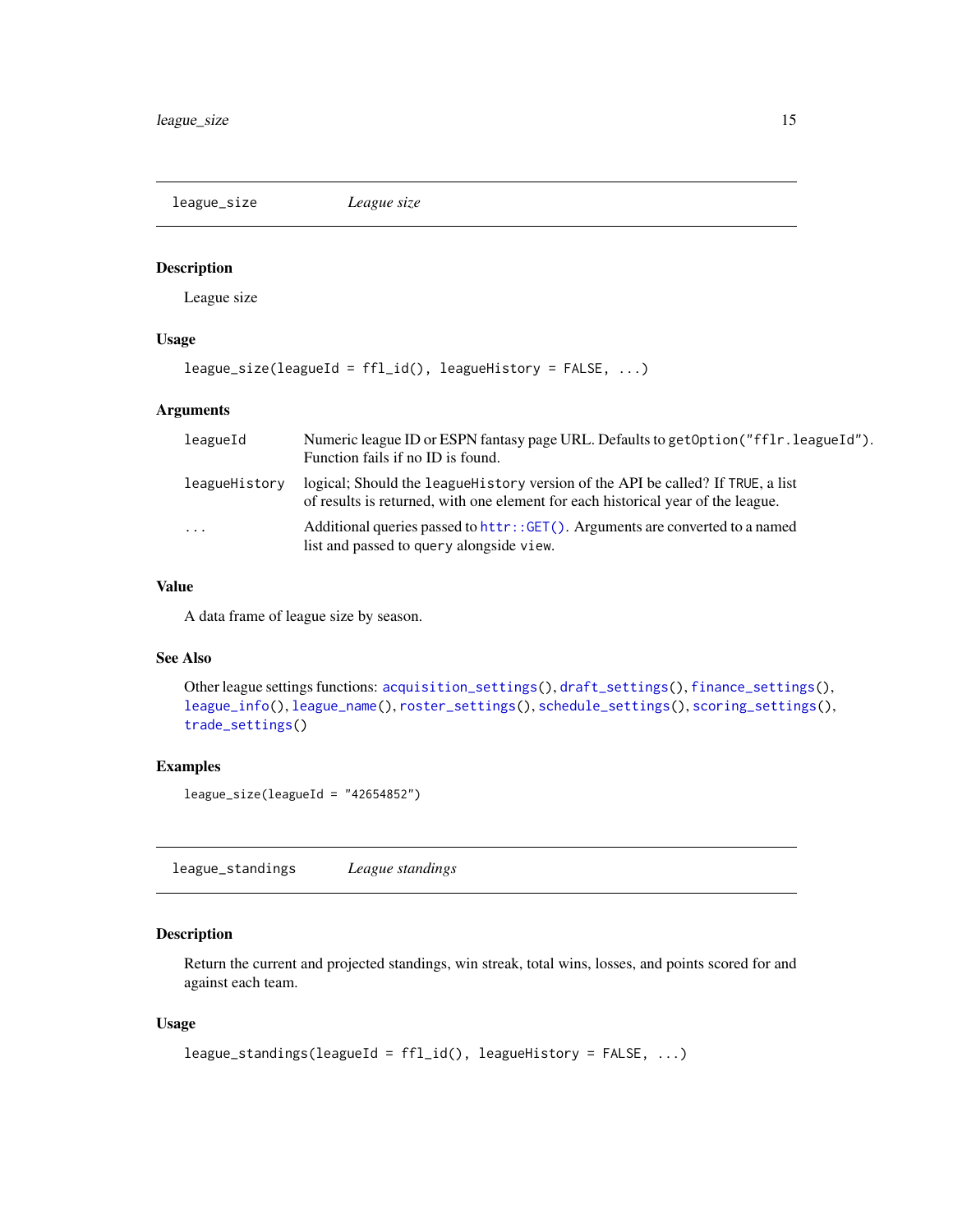# <span id="page-15-0"></span>Arguments

| leagueId      | Numeric league ID or ESPN fantasy page URL. Defaults to get Option ("fflr. league Id").<br>Function fails if no ID is found.                                         |
|---------------|----------------------------------------------------------------------------------------------------------------------------------------------------------------------|
| leagueHistory | logical; Should the league History version of the API be called? If TRUE, a list<br>of results is returned, with one element for each historical year of the league. |
| $\cdot$       | Additional queries passed to httr::GET(). Arguments are converted to a named<br>list and passed to query alongside view.                                             |

# Value

A data frame of team standings.

#### See Also

```
Other league functions: draft_recap(), league_members(), league_messages(), league_status(),
league_teams(), tidy_schedule(), transaction_counter()
```
# Examples

league\_standings(leagueId = "42654852")

<span id="page-15-1"></span>league\_status *League status*

# Description

Current information about a league: the date activated, current week, starting week, final week, past seasons, teams joined, and waiver status.

#### Usage

```
league_status(leagueId = ffl_id(), leagueHistory = FALSE, ...)
```
# Arguments

| leagueId      | Numeric league ID or ESPN fantasy page URL. Defaults to get Option ("ff Ir. league Id").<br>Function fails if no ID is found.                                        |
|---------------|----------------------------------------------------------------------------------------------------------------------------------------------------------------------|
| leagueHistory | logical; Should the league History version of the API be called? If TRUE, a list<br>of results is returned, with one element for each historical year of the league. |
| $\cdots$      | Additional queries passed to httr:: GET(). Arguments are converted to a named<br>list and passed to query alongside view.                                            |

#### Value

A data frame of league status by season.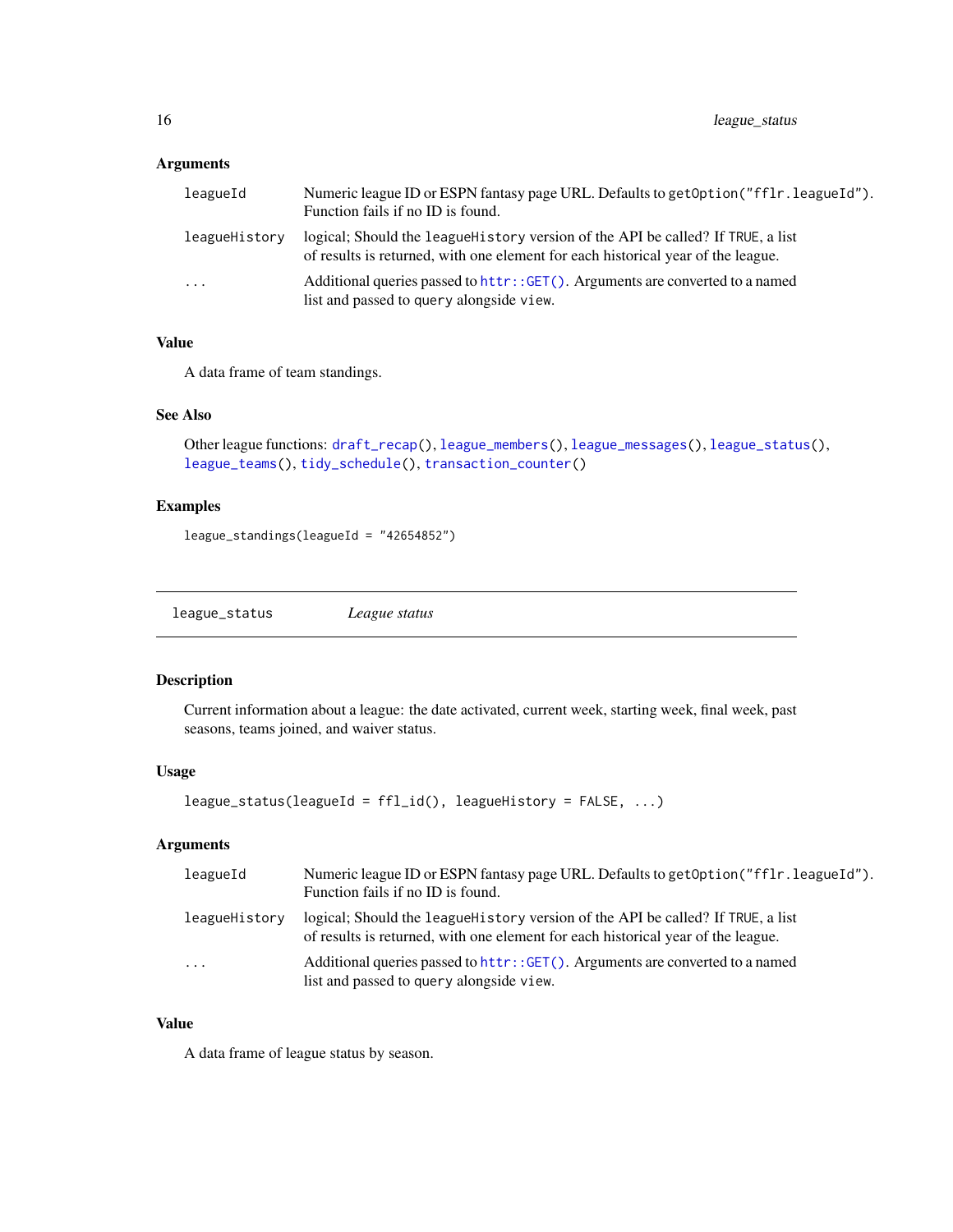# <span id="page-16-0"></span>league\_teams 17

#### See Also

Other league functions: [draft\\_recap\(](#page-5-2)), [league\\_members\(](#page-11-1)), [league\\_messages\(](#page-11-2)), [league\\_standings\(](#page-14-2)), [league\\_teams\(](#page-16-1)), [tidy\\_schedule\(](#page-33-1)), [transaction\\_counter\(](#page-35-2))

#### Examples

```
league_status(leagueId = "42654852")
```
<span id="page-16-1"></span>league\_teams *Fantasy league teams*

#### Description

The teams in a league and their owners.

#### Usage

```
league_teams(leagueId = ffl_id(), leagueHistory = FALSE, ...)
```
# Arguments

| leagueId      | Numeric league ID or ESPN fantasy page URL. Defaults to get Option ("ff Ir. league Id").<br>Function fails if no ID is found.                                        |
|---------------|----------------------------------------------------------------------------------------------------------------------------------------------------------------------|
| leagueHistory | logical; Should the league History version of the API be called? If TRUE, a list<br>of results is returned, with one element for each historical year of the league. |
| $\ddots$      | Additional queries passed to httr::GET(). Arguments are converted to a named<br>list and passed to query alongside view.                                             |

#### Details

If any team has multiple owners, the memberId column will be a list of unique owner member ID strings per team (see [league\\_members\(\)](#page-11-1)).

#### Value

A dataframe (or list) with league teams.

#### See Also

Other league functions: [draft\\_recap\(](#page-5-2)), [league\\_members\(](#page-11-1)), [league\\_messages\(](#page-11-2)), [league\\_standings\(](#page-14-2)), [league\\_status\(](#page-15-1)), [tidy\\_schedule\(](#page-33-1)), [transaction\\_counter\(](#page-35-2))

#### Examples

```
league_teams(leagueId = "42654852")
```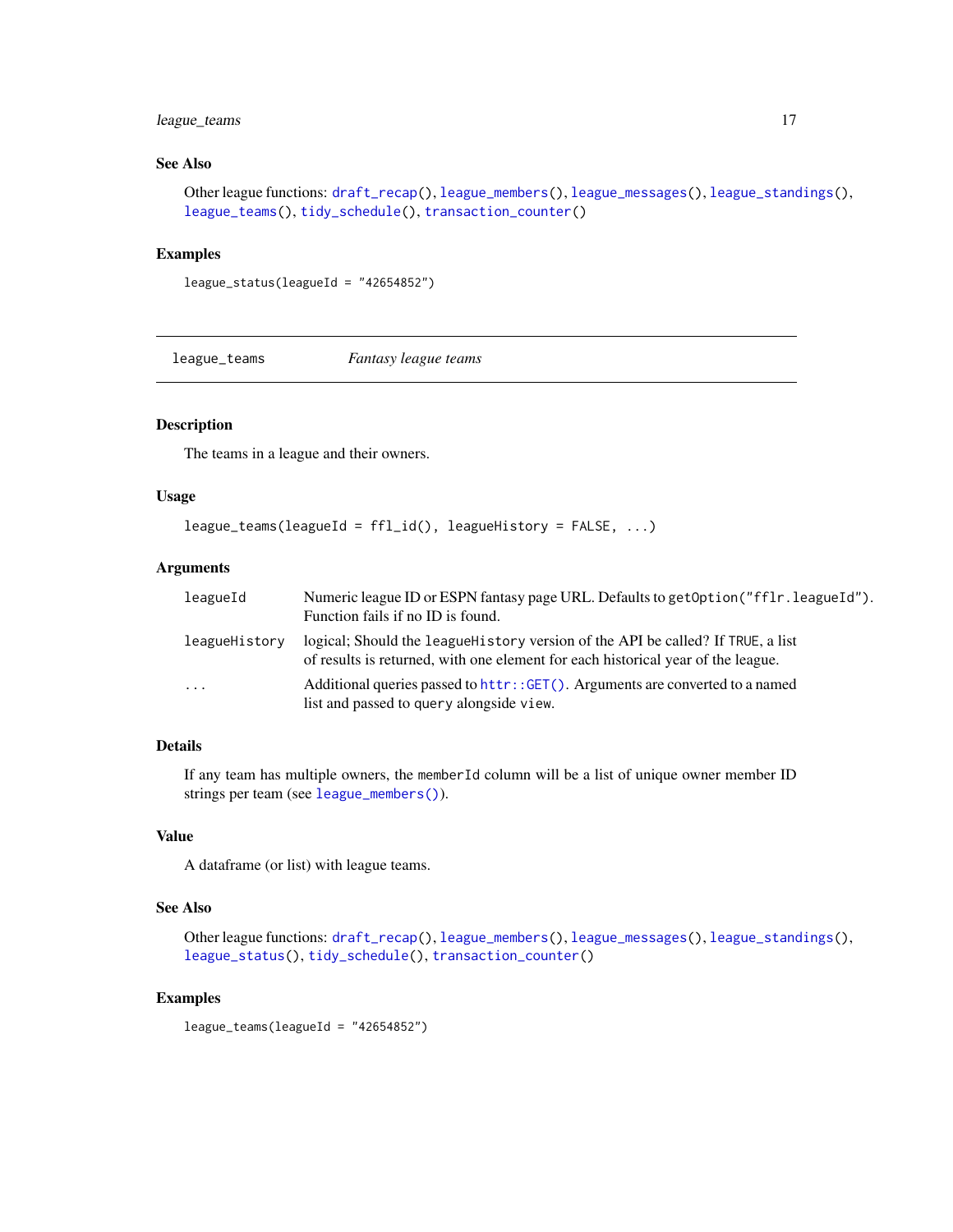<span id="page-17-1"></span><span id="page-17-0"></span>

Filter fantasy players by their position, availability, professional team, and/or injury status. Sort and limit the responses in the same way as is done in the ESPN Fantasy Football website.

# Usage

```
list_players(
 leagueld = ffl_id(),sort = "ROST",position = NULL,
  status = "AVAILABLE",
  injured = NULL,
 proTeam = NULL,
  scoreType = c("STANDARD", "PPR"),
 limit = 50
)
```
# Arguments

|  | leagueId | Numeric league ID or ESPN fantasy page URL. Defaults to get Option ("fflr. league Id").<br>Function fails if no ID is found.                                                                                 |
|--|----------|--------------------------------------------------------------------------------------------------------------------------------------------------------------------------------------------------------------|
|  | sort     | The column from which to sort the data. Options match those on the ESPN<br>website:                                                                                                                          |
|  |          | • "PLAYER" = Alphabetical by player name                                                                                                                                                                     |
|  |          | • "PROJ" = Projection is ESPN's projected fantasy score for a player's up-<br>coming game.                                                                                                                   |
|  |          | • "SCORE" = Actual score for scoringPeriodId                                                                                                                                                                 |
|  |          | • "OPRK" = Opponent Rank shows how a player's upcoming NFL opponent<br>performs against that player's position. Low numbers mean it may be a<br>tough opponent; high numbers an easier opponent.             |
|  |          | • "START" = Start Percentage shows the number of fantasy leagues a player<br>is started in divided by the number of leagues he is eligible in. This helps<br>indicate how the public views a player.         |
|  |          | • "ROST" = Rostered Percentage shows the number of fantasy leagues in<br>which a player is on a roster divided by the total number of fantasy leagues.<br>This helps indicate how the public views a player. |
|  |          | • "CHANGE" = Plus/Minus shows the change in $%$ ROST over the last week.<br>This will help show which players are hot and cold at a given moment.                                                            |
|  |          | • "PRK" = Position Rank shows how a player stacks up against other players<br>at his position. No. 1 is best.                                                                                                |
|  |          | • "FPTS" = Total fantasy points scored thus far in the season.                                                                                                                                               |
|  |          |                                                                                                                                                                                                              |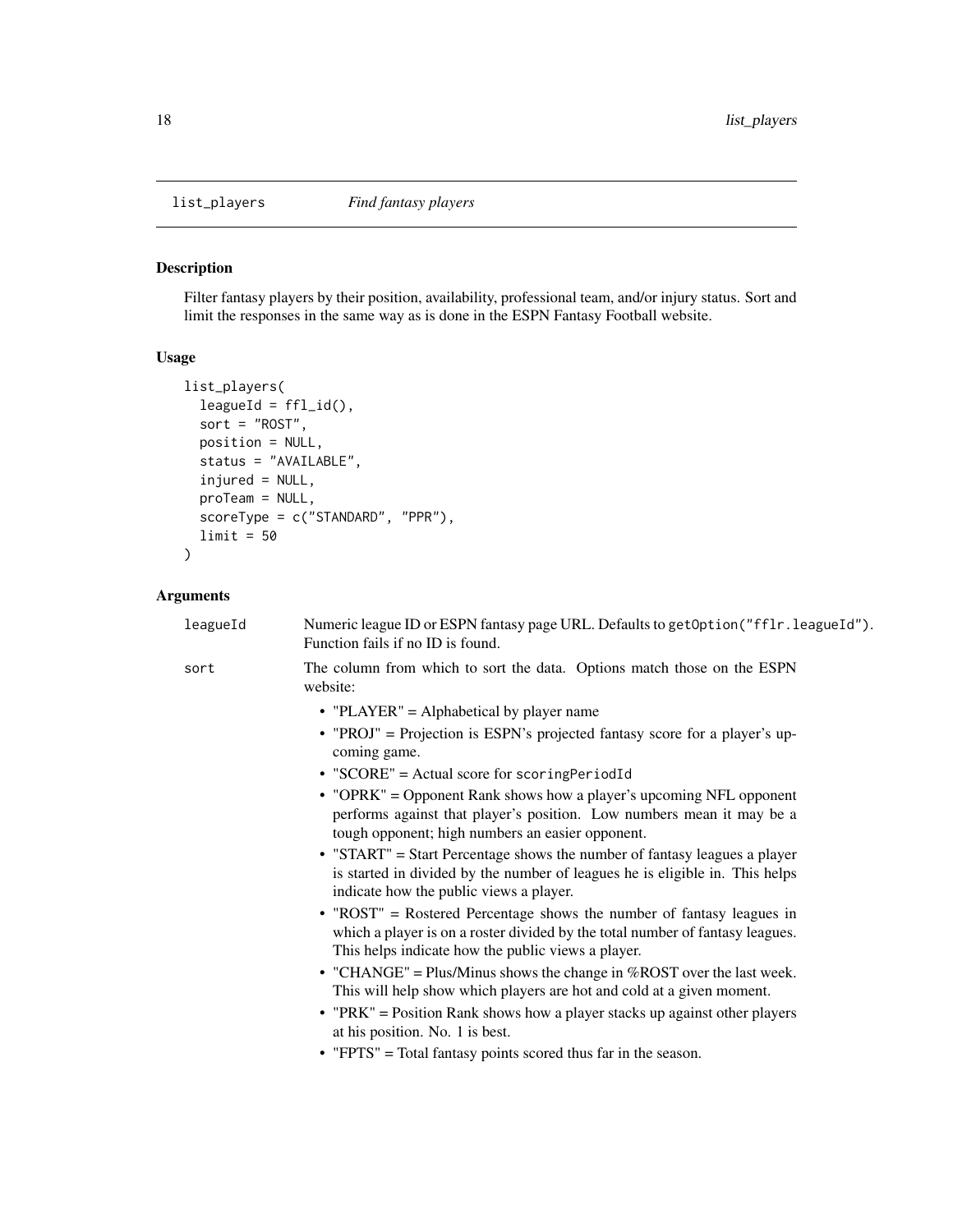<span id="page-18-0"></span>

|           | • " $AVG$ " = Average fantasy points scored in each game started.<br>• "LAST" = Last shows the player's fantasy score in his team's last game.                                                                                                                                 |
|-----------|--------------------------------------------------------------------------------------------------------------------------------------------------------------------------------------------------------------------------------------------------------------------------------|
| position  | Abbreviation of player positions to filter, NULL for all:                                                                                                                                                                                                                      |
|           | • "QB" = Quarterback<br>• " $RB$ " = Running Back<br>$\bullet$ "WR" = Wide Receiver<br>• "TE" = Tight End<br>• "FLEX" = Running Backs, Wide Receivers and Tight Ends can be used in<br>this position<br>$\bullet$ "D/ST" = Defense and Special Teams<br>$\bullet$ "K" = Kicker |
| status    | Availability status of player, one or more from:<br>$\bullet$ "ALL"<br>• "AVAILABLE" (default)<br>• "FREEAGENT"<br>• "WAIVERS"<br>• "ONTEAM"                                                                                                                                   |
| injured   | Whether to return only injured or healthy players. Use NULL (default) for all<br>players, TRUE for injured players, and FALSE for healthy players.                                                                                                                             |
| proTeam   | The abbreviation or ID of the professional team from which players should be<br>returned. See pro_teams() for a list of all possible team abbreviations.                                                                                                                       |
| scoreType | The type of scoring used: "STANDARD" or "PPR."                                                                                                                                                                                                                                 |
| limit     | The limit of players to return. Use "" or NULL to return all. Defaults to 50, which<br>is the default limit used by ESPN. Removing the limit can make the request take<br>a long time.                                                                                         |

# Value

A data frame of players.

# See Also

```
Other player functions: all_players(), player_info(), player_news(), player_outlook(),
recent_activity(), transaction_counter()
```
# Examples

```
list_players("42654852", proTeam = "Mia", sort = "START", limit = 3)
```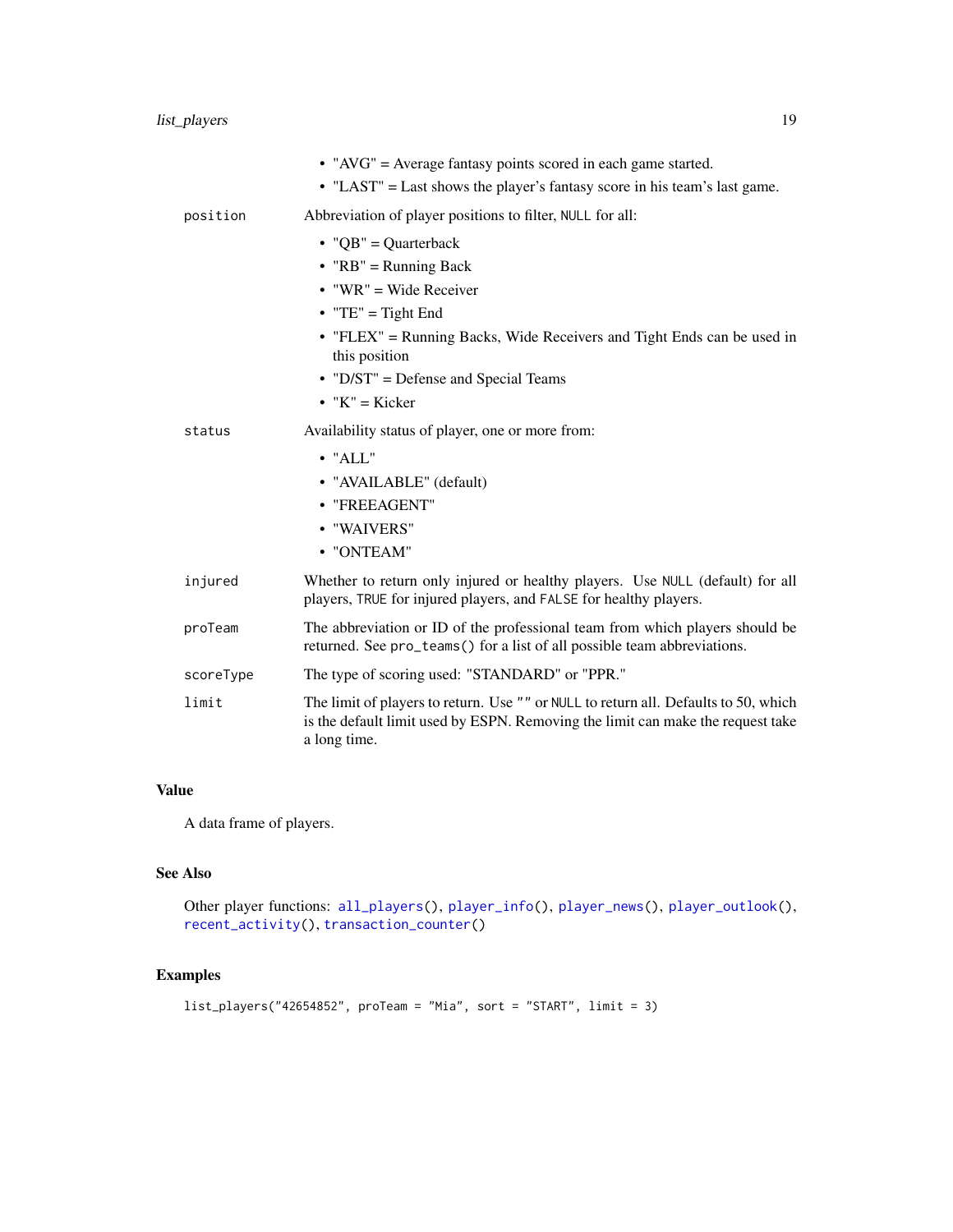<span id="page-19-1"></span><span id="page-19-0"></span>

The current and projected score for each ongoing match.

# Usage

```
live_scoring(leagueId = ffl_id(), yetToPlay = FALSE, ...)
```
# Arguments

| leagueId  | Numeric league ID or ESPN fantasy page URL. Defaults to get Option ("fflr. league Id").<br>Function fails if no ID is found.         |
|-----------|--------------------------------------------------------------------------------------------------------------------------------------|
| vetToPlay | If TRUE, pro_schedule() and the "mRoster" view are called to determine how<br>many starting players have <i>vet</i> started playing. |
| .         | Additional queries passed to httr::GET(). Arguments are converted to a named<br>list and passed to query alongside view.             |

#### Value

A data frame of scores by period.

#### See Also

Other scoring functions: [tidy\\_scores\(](#page-34-1))

# Examples

```
live_scoring(leagueId = "42654852", yetToPlay = FALSE)
```

| nfl_players | 2021 NFL Players |  |
|-------------|------------------|--|
|-------------|------------------|--|

# Description

All available ESPN fantasy football players as of the 2021 season, week 1.

#### Usage

nfl\_players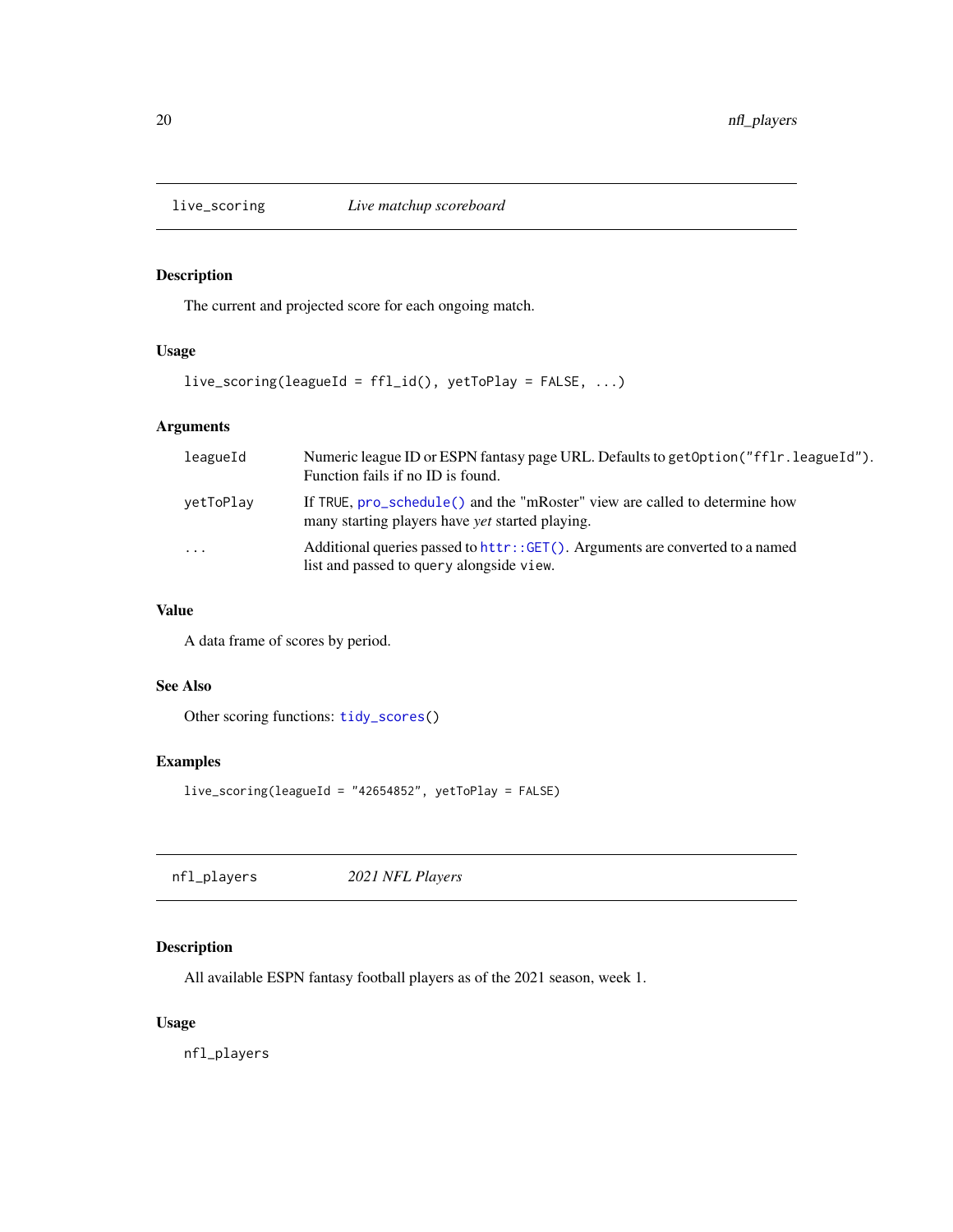#### <span id="page-20-0"></span>nfl\_schedule 21

#### Format

A data frame with 1,063 rows and 11 variables:

playerId Unique ESPN player ID firstName First name lastName Last name proTeam Professional NFL team defaultPositionId Position: QB, RB, WR, TE, D/ST jersey Jersey number weight Weight in integer pounds height Height in integer inches age Current age in integer year dateOfBirth Date of birth debutYear Season debuted in league ...

# Source

<http://sports.core.api.espn.com/v2/sports/football/leagues/nfl/seasons/2021/athletes/>

nfl\_schedule *2021 NFL Schedule*

#### Description

The 2021 NFL season schedule by team, as of September 10th.

#### Usage

nfl\_schedule

#### Format

A data frame with 544 rows and 6 variables:

seasonId Season year

scoringPeriodId Scoring period

matchupId Unique ID for professional matchup

proTeam Professional team abbreviation

opponent Professional team opponent

isHome Whether this is the home team

date Matchup start date and time ...

# Source

[https://fantasy.espn.com/apis/v3/games/ffl/seasons/2021?view=proTeamSchedules\\_wl](https://fantasy.espn.com/apis/v3/games/ffl/seasons/2021?view=proTeamSchedules_wl)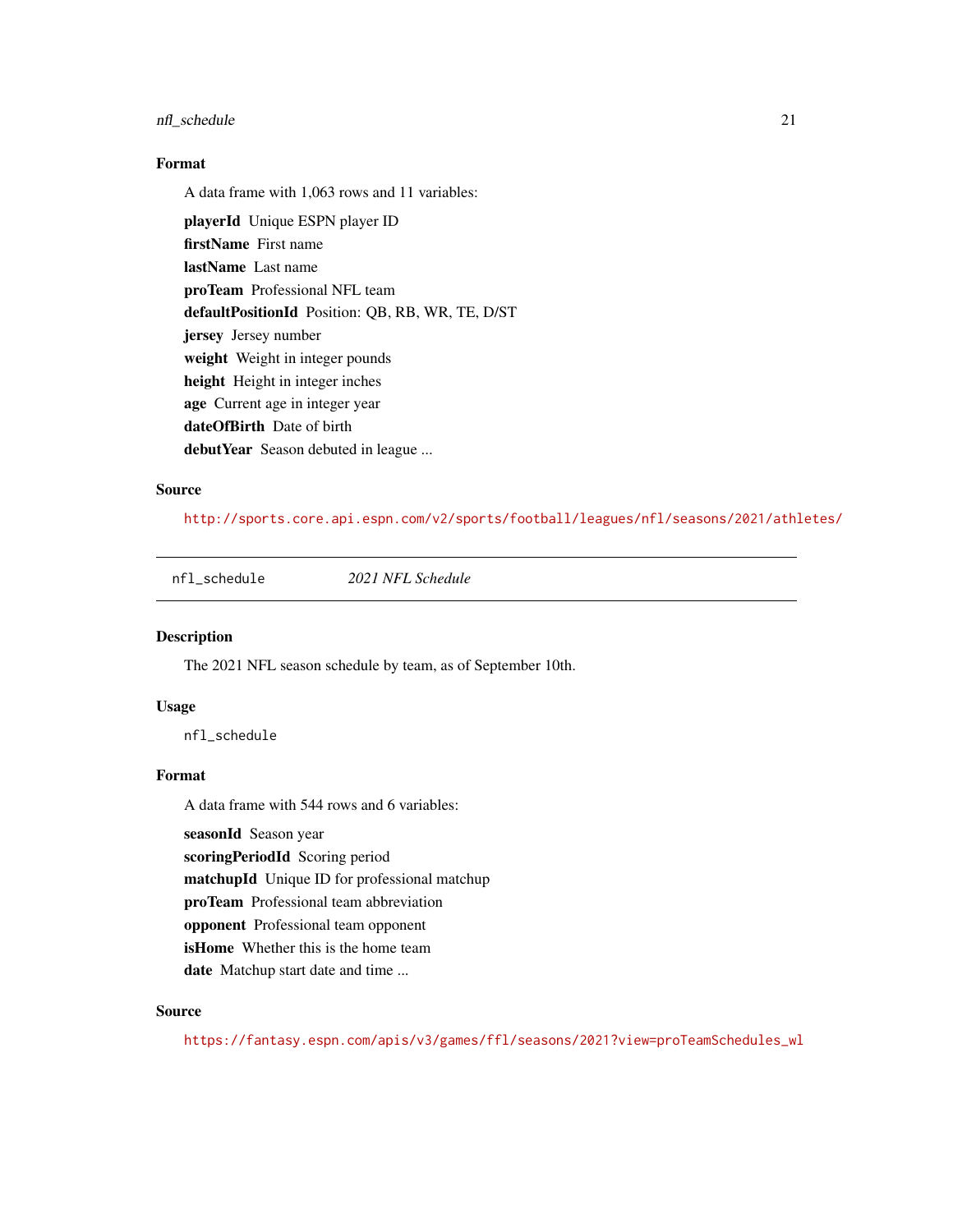<span id="page-21-0"></span>

The 32 professional NFL teams as of the 2021 season.

#### Usage

nfl\_teams

#### Format

A data frame with 33 rows and 6 columns:

proTeamId Unique team ID

abbrev Professional team abbreviation

location Professional team geographic location

name Professional team full nickname

byeWeek Bye week, no game played

conference NFL conference ...

#### Source

[https://fantasy.espn.com/apis/v3/games/ffl/seasons/2021?view=proTeamSchedules\\_wl](https://fantasy.espn.com/apis/v3/games/ffl/seasons/2021?view=proTeamSchedules_wl)

opponent\_ranks *NFL team performance against positions*

# Description

The average opposition team point differential by position.

# Usage

opponent\_ranks(leagueId = ffl\_id())

#### Arguments

leagueId Numeric league ID or ESPN fantasy page URL. Defaults to getOption("fflr.leagueId"). Function fails if no ID is found.

#### Value

A data frame of team performance against position.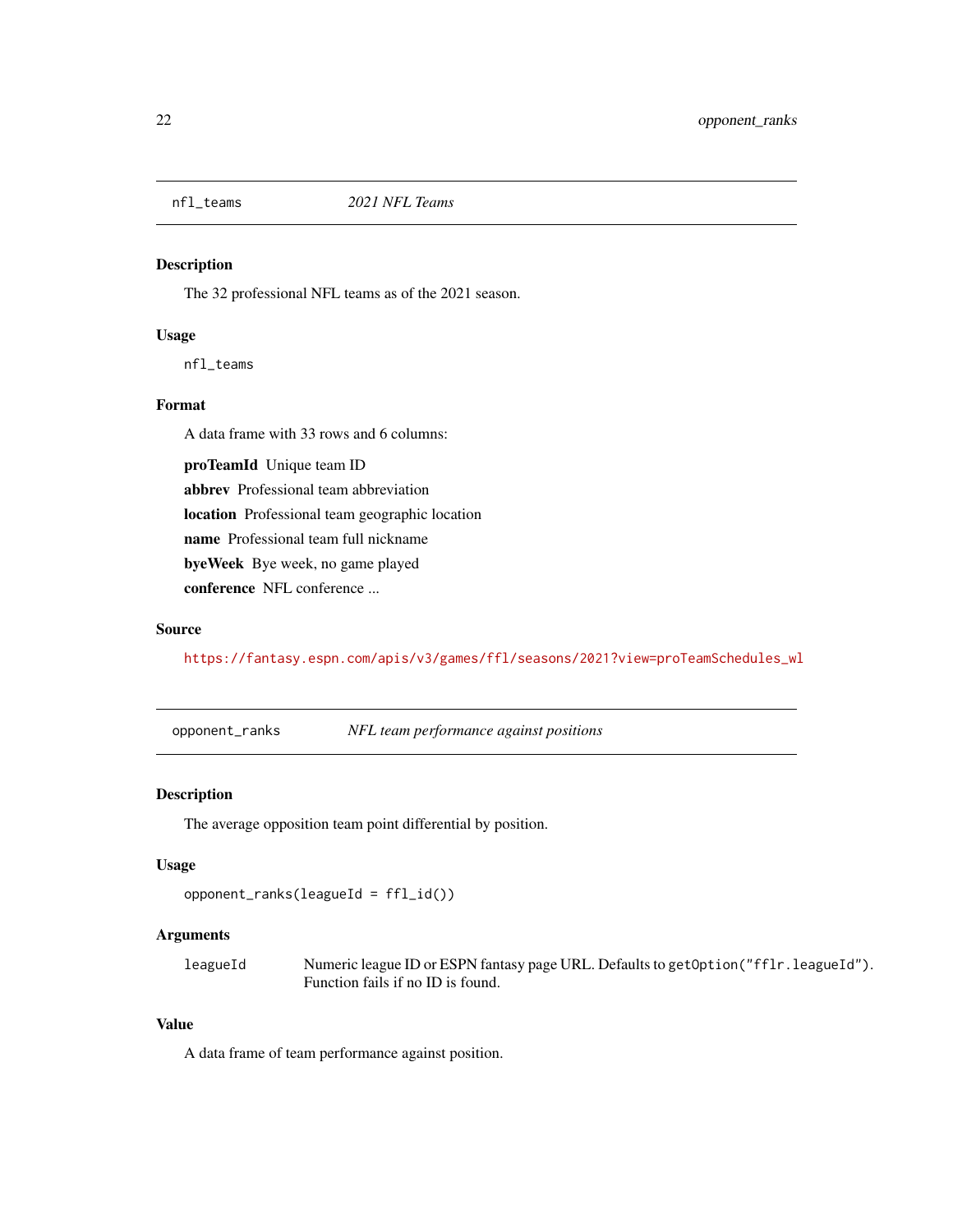# <span id="page-22-0"></span>player\_acquire 23

#### Examples

opponent\_ranks()

player\_acquire *Roster acquisition history*

# Description

The date and method of each player's acquisition onto a fantasy roster.

# Usage

```
player_acquire(leagueId = ffl_id(), leagueHistory = FALSE, ...)
```
# Arguments

| leagueId      | Numeric league ID or ESPN fantasy page URL. Defaults to get Option ("fflr. league Id").<br>Function fails if no ID is found.                                         |
|---------------|----------------------------------------------------------------------------------------------------------------------------------------------------------------------|
| leagueHistory | logical; Should the league History version of the API be called? If TRUE, a list<br>of results is returned, with one element for each historical year of the league. |
| $\cdots$      | Additional queries passed to httr::GET(). Arguments are converted to a named<br>list and passed to query alongside view.                                             |

#### Value

A data frame of roster players with acquisition method and date.

# Examples

player\_acquire(leagueId = "42654852")

<span id="page-22-1"></span>player\_info *Individual player information*

# Description

Individual player information

# Usage

```
player_info(playerId)
```
# Arguments

playerId A single player ID number.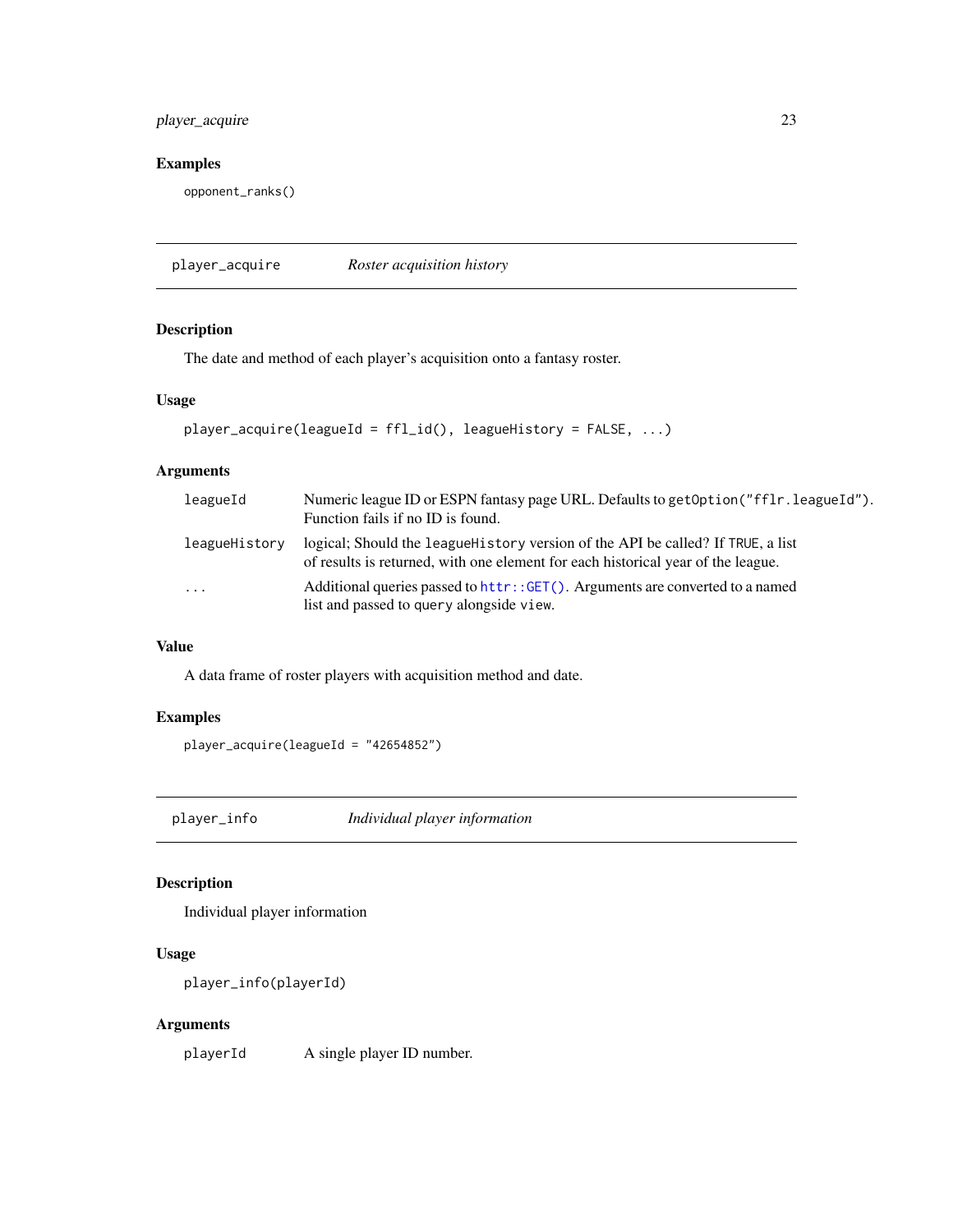<span id="page-23-0"></span>A list or row of a single player's information.

# See Also

```
Other player functions: all_players(), list_players(), player_news(), player_outlook(),
recent_activity(), transaction_counter()
```
# Examples

player\_info(playerId = 15847)

<span id="page-23-1"></span>player\_news *Player news*

#### Description

The free and premium ESPN stories on given players. A maximum of 50 stories can be returned at a time.

#### Usage

```
player_news(playerId, parseHTML = FALSE)
```
#### Arguments

| playerId  | A single player ID number.                               |
|-----------|----------------------------------------------------------|
| parseHTML | Should HTML stories be parsed with $xml2$ : read_html()? |

#### Value

A data frame of news stories.

#### See Also

Other player functions: [all\\_players\(](#page-2-2)), [list\\_players\(](#page-17-1)), [player\\_info\(](#page-22-1)), [player\\_outlook\(](#page-24-1)), [recent\\_activity\(](#page-26-1)), [transaction\\_counter\(](#page-35-2))

#### Examples

player\_news(playerId = "15847")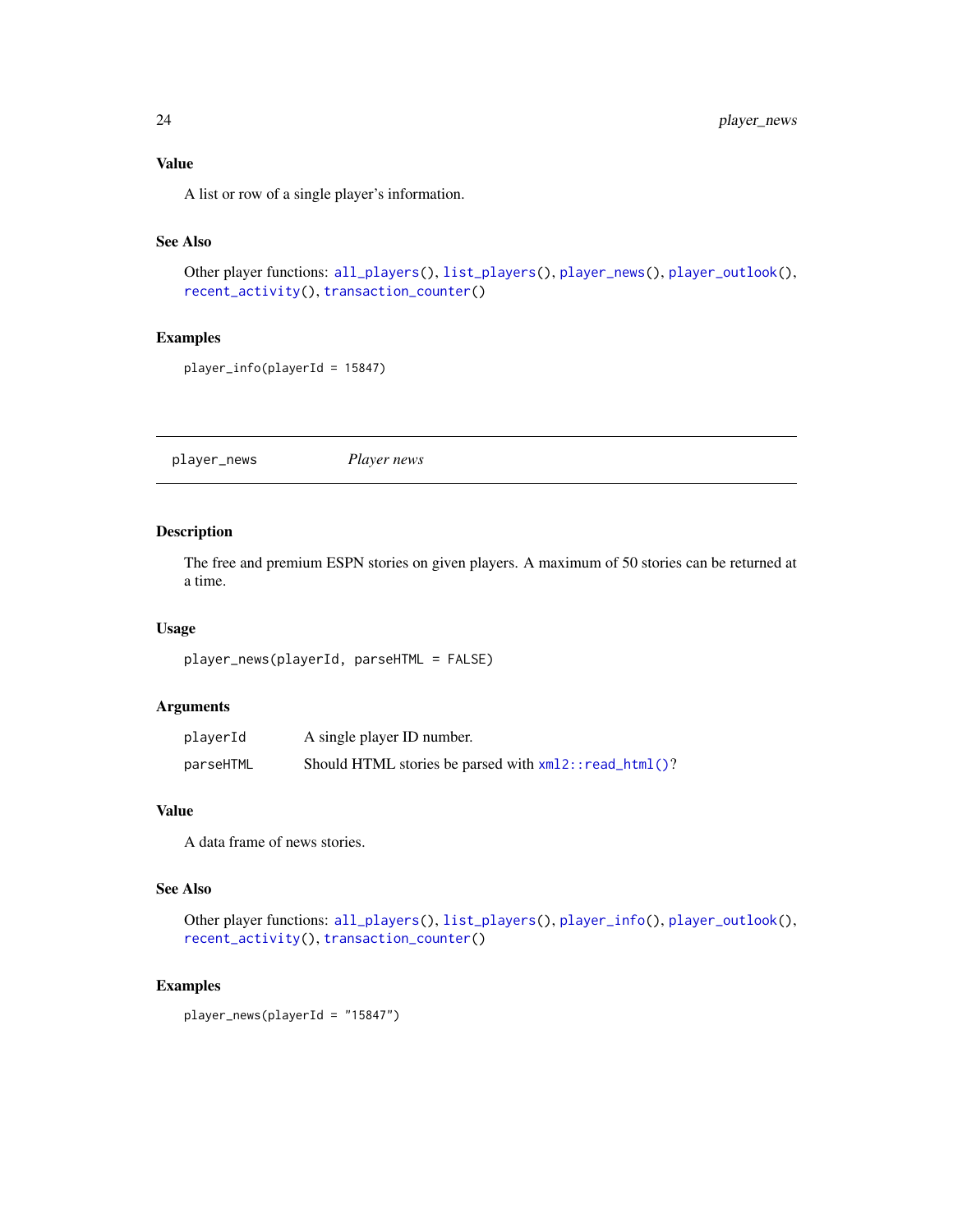<span id="page-24-1"></span><span id="page-24-0"></span>player\_outlook *Player outlooks*

#### Description

All available weekly ESPN outlook writeups for NFL players.

#### Usage

```
player_outlook(leagueId = ffl_id(), limit = 50)
```
# Arguments

| leagueId | Numeric league ID or ESPN fantasy page URL. Defaults to get Option ("fflr. league Id").                                                                                |
|----------|------------------------------------------------------------------------------------------------------------------------------------------------------------------------|
|          | Function fails if no ID is found.                                                                                                                                      |
| limit    | The limit of players to return. Use "" or NULL to return all. Defaults to 50, which<br>is the default limit used by ESPN. Removing the limit can make the request take |
|          | a long time.                                                                                                                                                           |

#### Value

A data frame of player outlooks by scoring period.

#### See Also

Other player functions: [all\\_players\(](#page-2-2)), [list\\_players\(](#page-17-1)), [player\\_info\(](#page-22-1)), [player\\_news\(](#page-23-1)), [recent\\_activity\(](#page-26-1)), [transaction\\_counter\(](#page-35-2))

# Examples

player\_outlook()

<span id="page-24-2"></span>pro\_events *Professional games*

#### Description

Data on the status of NFL games, including scores and odds, kickoff time, and broadcast information.

#### Usage

```
pro_events()
```
#### Value

A data frame of NFL events.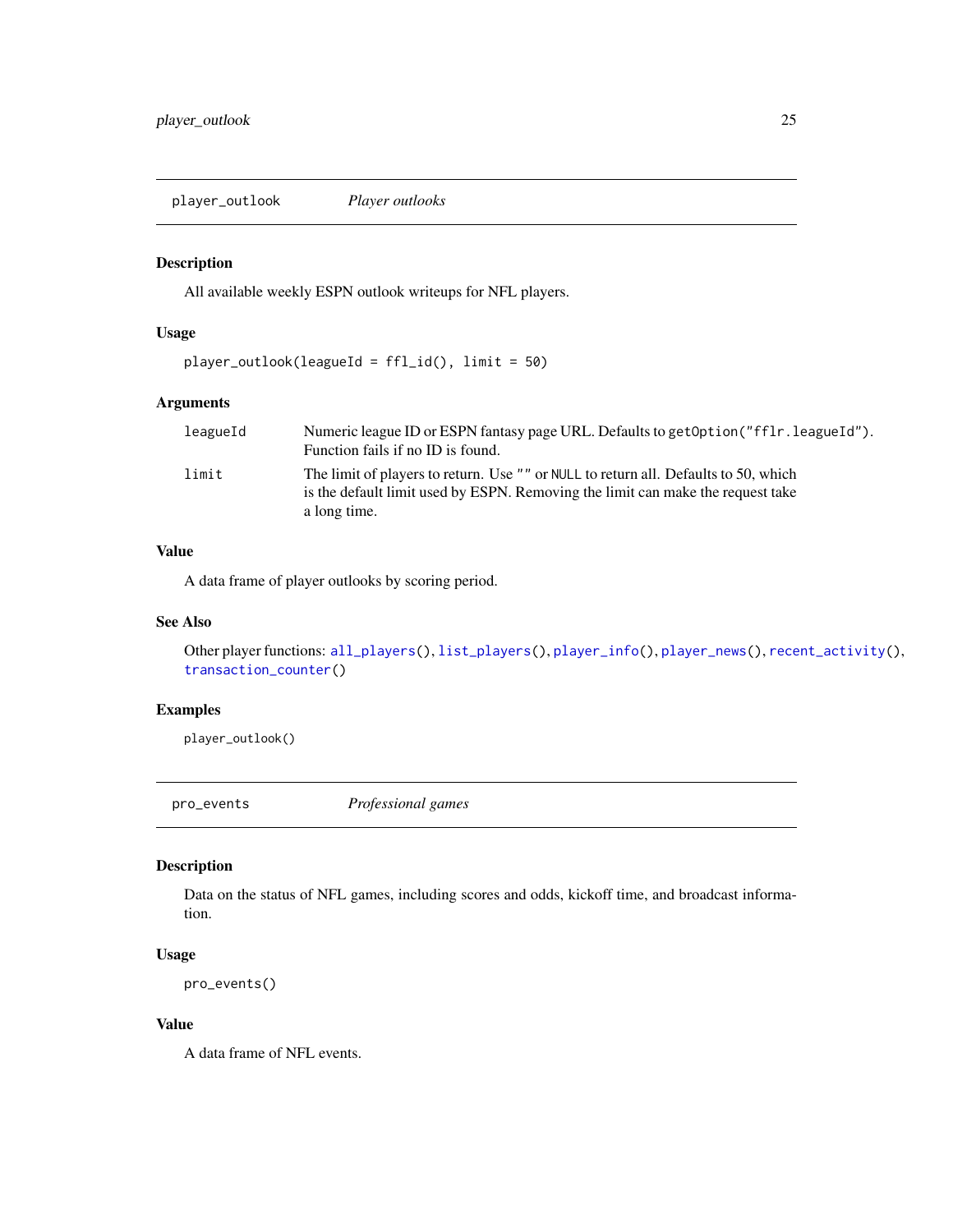# See Also

Other professional football functions: [pro\\_schedule\(](#page-25-1))

# Examples

pro\_events()

<span id="page-25-1"></span>pro\_schedule *Professional schedule*

# Description

The opponents each team faces every week in a regular season.

#### Usage

```
pro_schedule(seasonId = ffl_year())
```
# Arguments

seasonId Season schedule (2004-present), defaults to [ffl\\_year\(\)](#page-8-1).

# Value

Data frame of team opponents by week.

# See Also

Other professional football functions: [pro\\_events\(](#page-24-2))

# Examples

pro\_schedule(seasonId = ffl\_year(-2))

<span id="page-25-0"></span>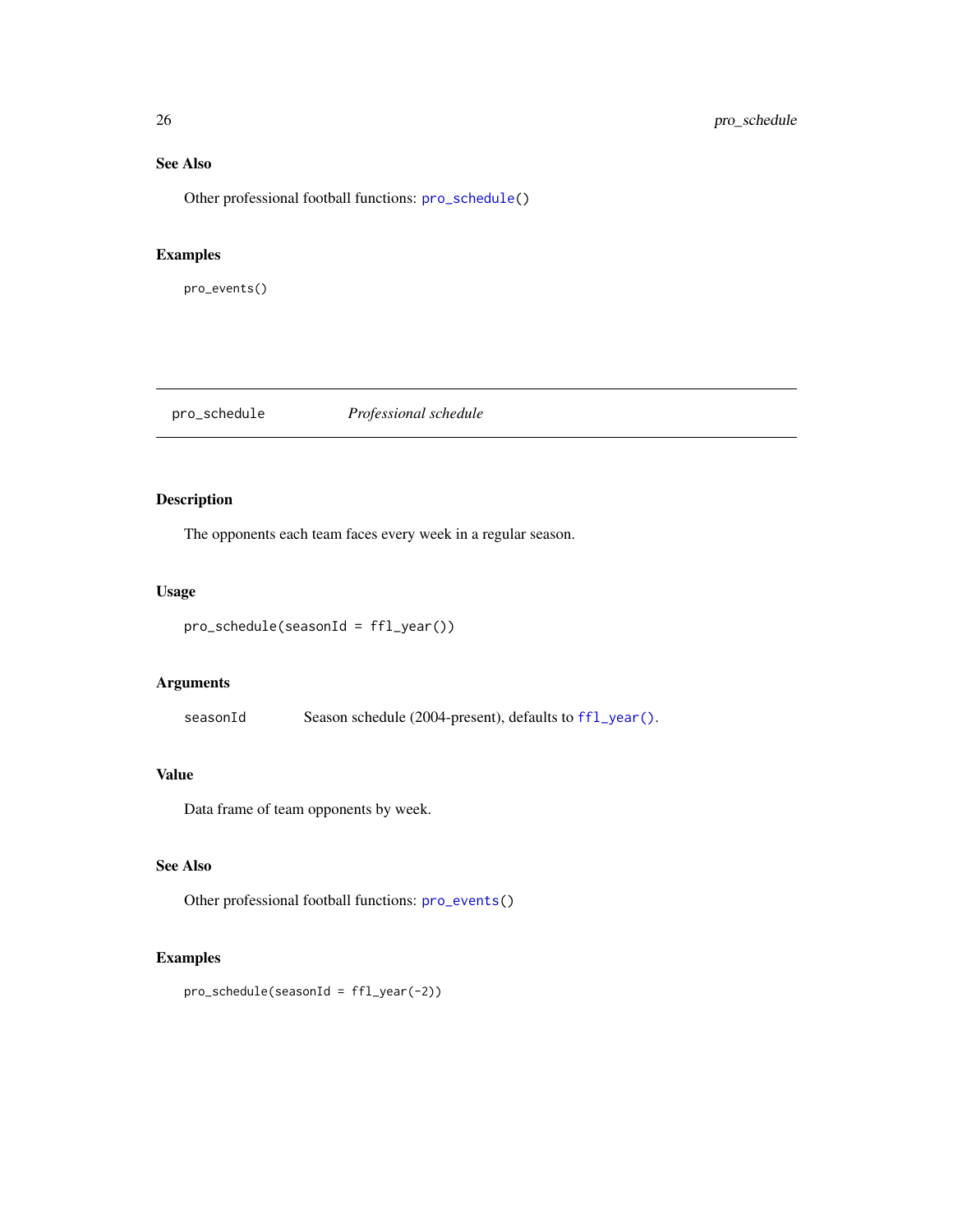<span id="page-26-0"></span>

The tidy data frame of scores by team.

# Usage

pro\_scores()

#### Value

A data frame of NFL scores.

# Examples

pro\_scores()

<span id="page-26-1"></span>recent\_activity *Roster moves*

# Description

The individual proposed and executed transactions, trades, and waiver moves.

# Usage

```
recent_activity(
  leagueId = ff1_id(),leagueHistory = FALSE,
  scoringPeriodId = NULL,
  ...
)
```
# Arguments

| leagueId        | Numeric league ID or ESPN fantasy page URL. Defaults to get Option ("fflr. league Id").<br>Function fails if no ID is found.                                                               |
|-----------------|--------------------------------------------------------------------------------------------------------------------------------------------------------------------------------------------|
| leagueHistory   | logical; Should the league History version of the API be called? If TRUE, a list<br>of results is returned, with one element for each historical year of the league.                       |
| scoringPeriodId |                                                                                                                                                                                            |
|                 | Integer week of NFL season. By default, NULL will use the current week (see<br>$f1_{\text{week}}()$ ). Scoring periods are always one week in length, whereas matchups<br>might be longer. |
| .               | Additional queries passed to httr::GET(). Arguments are converted to a named<br>list and passed to query alongside view.                                                                   |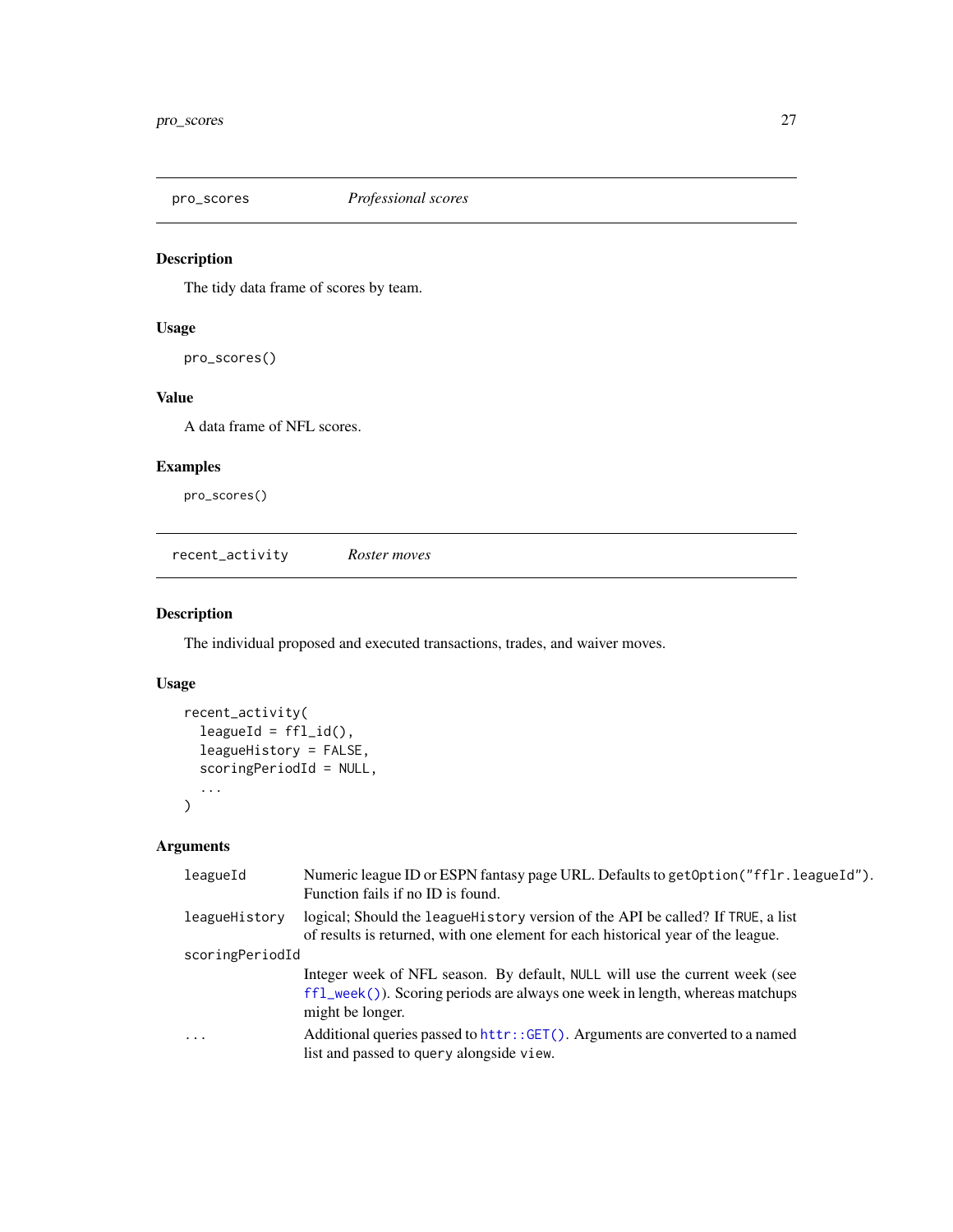# Details

As of November 2021, activity data related to trades coming from the API is flawed. The items list column containing the players involved in a trade will only contain data for *rejected* trades (with an executionType of "CANCEL"). For accepted and upheld trades, that items element is NULL or an empty list. This flaw comes from the API itself, not processing done by this package.

#### Value

A data frame of transactions and roster moves.

#### See Also

```
Other player functions: all_players(), list_players(), player_info(), player_news(), player_outlook(),
transaction_counter()
```
#### Examples

```
recent_activity(leagueId = "42654852", scoringPeriodId = 2)
```
<span id="page-27-1"></span>roster\_score *Sum of starting scores in a roster*

#### Description

For a given roster tibble, sum the starting scores.

#### Usage

```
roster_score(roster, useScore = c("actualScore", "projectedScore"))
```
#### Arguments

| roster   | A roster data frame from team_roster().             |
|----------|-----------------------------------------------------|
| useScore | One of "projectedScore" or "actualScore" (default). |

#### Value

A starting score as double.

#### See Also

Other roster functions: [best\\_roster\(](#page-3-1)), [start\\_roster\(](#page-30-1)), [team\\_roster\(](#page-32-1))

# Examples

```
roster_score(team_roster(leagueId = "42654852")[[1]])
```
<span id="page-27-0"></span>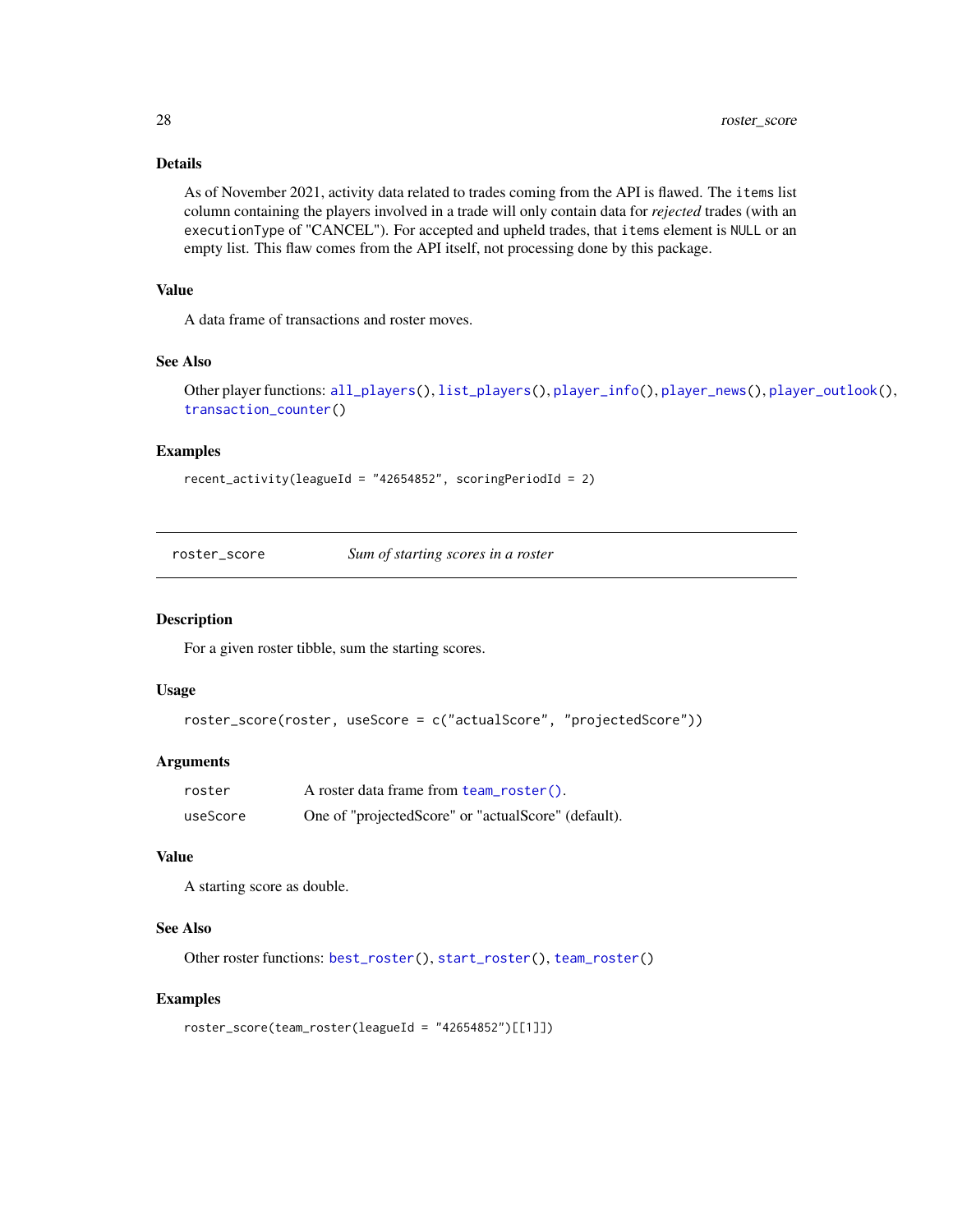<span id="page-28-1"></span><span id="page-28-0"></span>roster\_settings *League roster settings*

#### Description

The number of players and positions on a fantasy football roster.

# Usage

```
roster_settings(leagueId = ffl_id(), leagueHistory = FALSE, ...)
```
#### Arguments

| leagueId      | Numeric league ID or ESPN fantasy page URL. Defaults to get Option ("ff Ir. league Id").<br>Function fails if no ID is found.                                        |
|---------------|----------------------------------------------------------------------------------------------------------------------------------------------------------------------|
| leagueHistory | logical; Should the league History version of the API be called? If TRUE, a list<br>of results is returned, with one element for each historical year of the league. |
| $\ddots$ .    | Additional queries passed to httr::GET(). Arguments are converted to a named<br>list and passed to query alongside view.                                             |

#### Value

A data frame of league roster settings by season.

# See Also

```
Other league settings functions: acquisition_settings(), draft_settings(), finance_settings(),
league_info(), league_name(), league_size(), schedule_settings(), scoring_settings(),
trade_settings()
```
#### Examples

roster\_settings(leagueId = "42654852")

<span id="page-28-2"></span>schedule\_settings *League schedule settings*

#### Description

The length of a fantasy season and the match periods for each week.

#### Usage

```
schedule_settings(leagueId = ffl_id(), leagueHistory = FALSE, ...)
```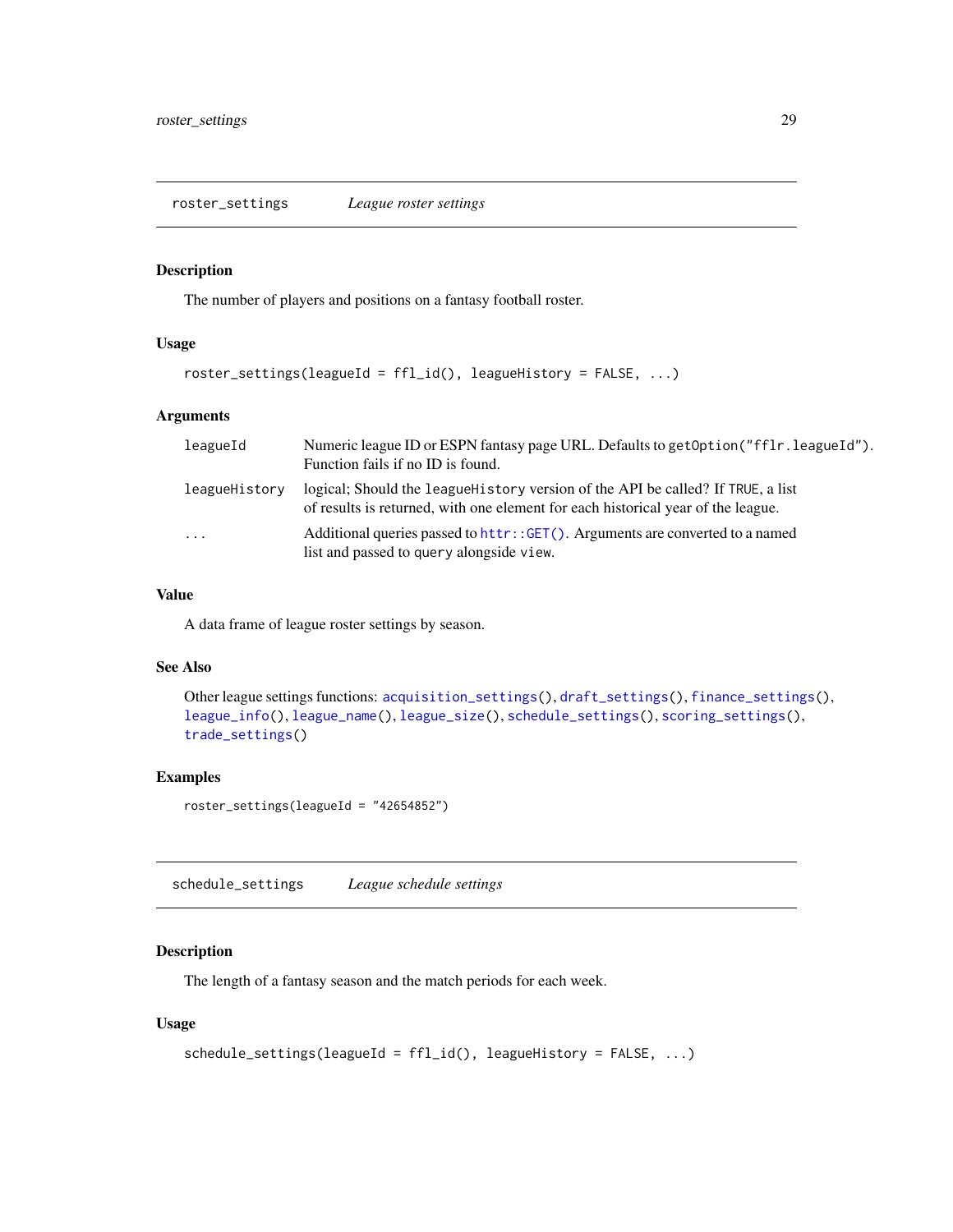# <span id="page-29-0"></span>Arguments

| leagueId            | Numeric league ID or ESPN fantasy page URL. Defaults to get Option ("fflr. league Id").<br>Function fails if no ID is found.                                         |
|---------------------|----------------------------------------------------------------------------------------------------------------------------------------------------------------------|
| leagueHistory       | logical; Should the league History version of the API be called? If TRUE, a list<br>of results is returned, with one element for each historical year of the league. |
| $\cdot \cdot \cdot$ | Additional queries passed to httr: : GET(). Arguments are converted to a named<br>list and passed to query alongside view.                                           |

# Value

A data frame of league schedule settings by season.

#### See Also

Other league settings functions: [acquisition\\_settings\(](#page-2-1)), [draft\\_settings\(](#page-5-1)), [finance\\_settings\(](#page-9-1)), [league\\_info\(](#page-10-1)), [league\\_name\(](#page-12-1)), [league\\_size\(](#page-14-1)), [roster\\_settings\(](#page-28-1)), [scoring\\_settings\(](#page-29-1)), [trade\\_settings\(](#page-35-1))

#### Examples

schedule\_settings(leagueId = "42654852")

<span id="page-29-1"></span>scoring\_settings *League scoring settings*

# Description

The scoring system used and points awarded for various actions.

#### Usage

```
scoring_settings(leagueId = ffl_id(), leagueHistory = FALSE, ...)
```
# Arguments

| leagueId      | Numeric league ID or ESPN fantasy page URL. Defaults to get Option ("ff Ir. league Id").<br>Function fails if no ID is found.                                        |
|---------------|----------------------------------------------------------------------------------------------------------------------------------------------------------------------|
| leagueHistory | logical; Should the league History version of the API be called? If TRUE, a list<br>of results is returned, with one element for each historical year of the league. |
| $\cdots$      | Additional queries passed to httr:: GET(). Arguments are converted to a named<br>list and passed to query alongside view.                                            |

#### Value

A data frame of league scoring settings by season.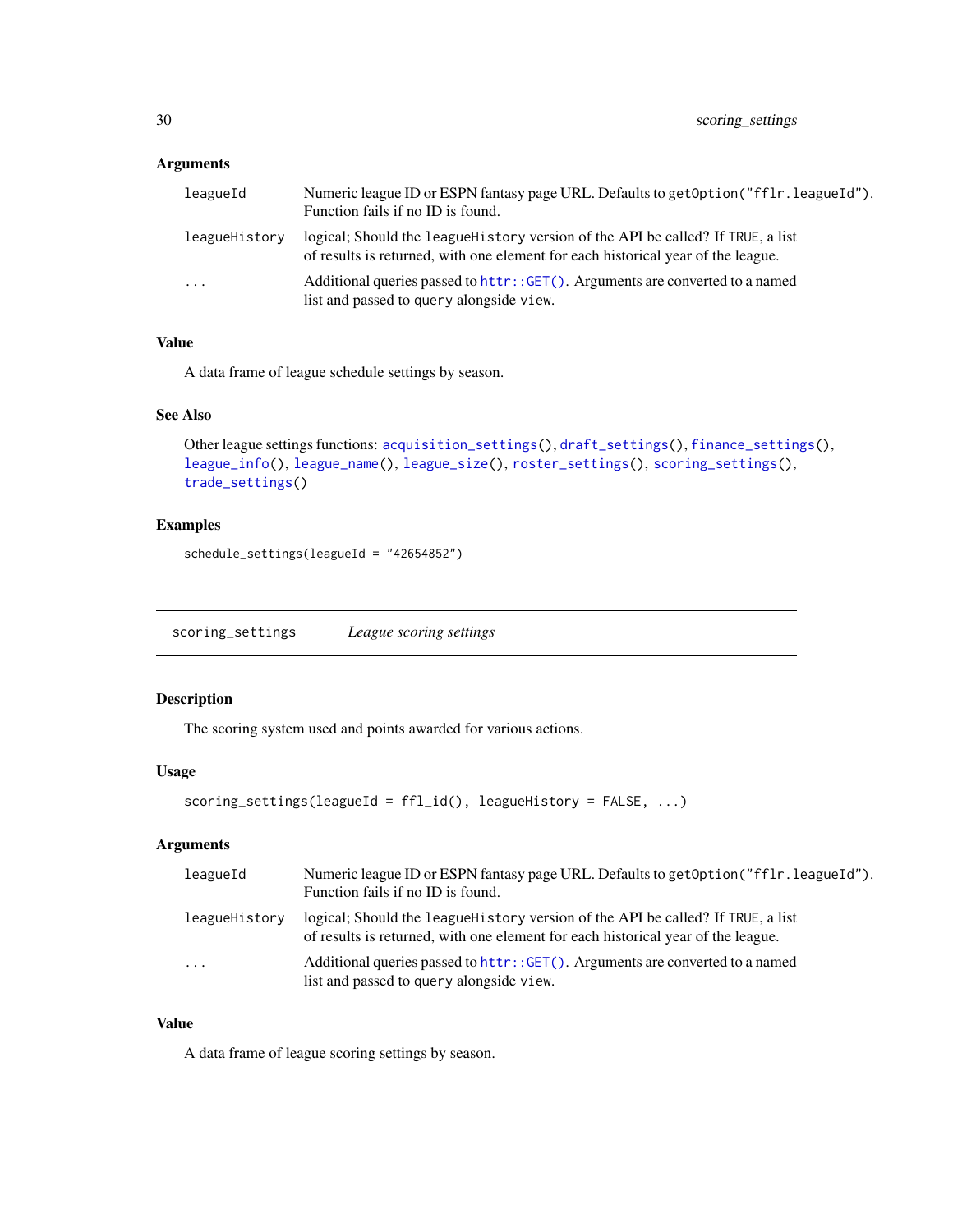# <span id="page-30-0"></span>start\_roster 31

# See Also

```
Other league settings functions: acquisition_settings(), draft_settings(), finance_settings(),
league_info(), league_name(), league_size(), roster_settings(), schedule_settings(),
trade_settings()
```
#### Examples

```
scoring_settings(leagueId = "42654852")
```
<span id="page-30-1"></span>start\_roster *Starting roster*

#### Description

The starting 9 man roster using standard roster slots. In the future this function may be adapted to take roster slots from [roster\\_settings\(\)](#page-28-1).

#### Usage

```
start_roster(roster)
```
#### Arguments

roster A roster data frame from [team\\_roster\(\)](#page-32-1).

#### Value

A data frame of starters on a roster.

# See Also

Other roster functions: [best\\_roster\(](#page-3-1)), [roster\\_score\(](#page-27-1)), [team\\_roster\(](#page-32-1))

#### Examples

start\_roster(team\_roster(leagueId = "42654852")[[1]])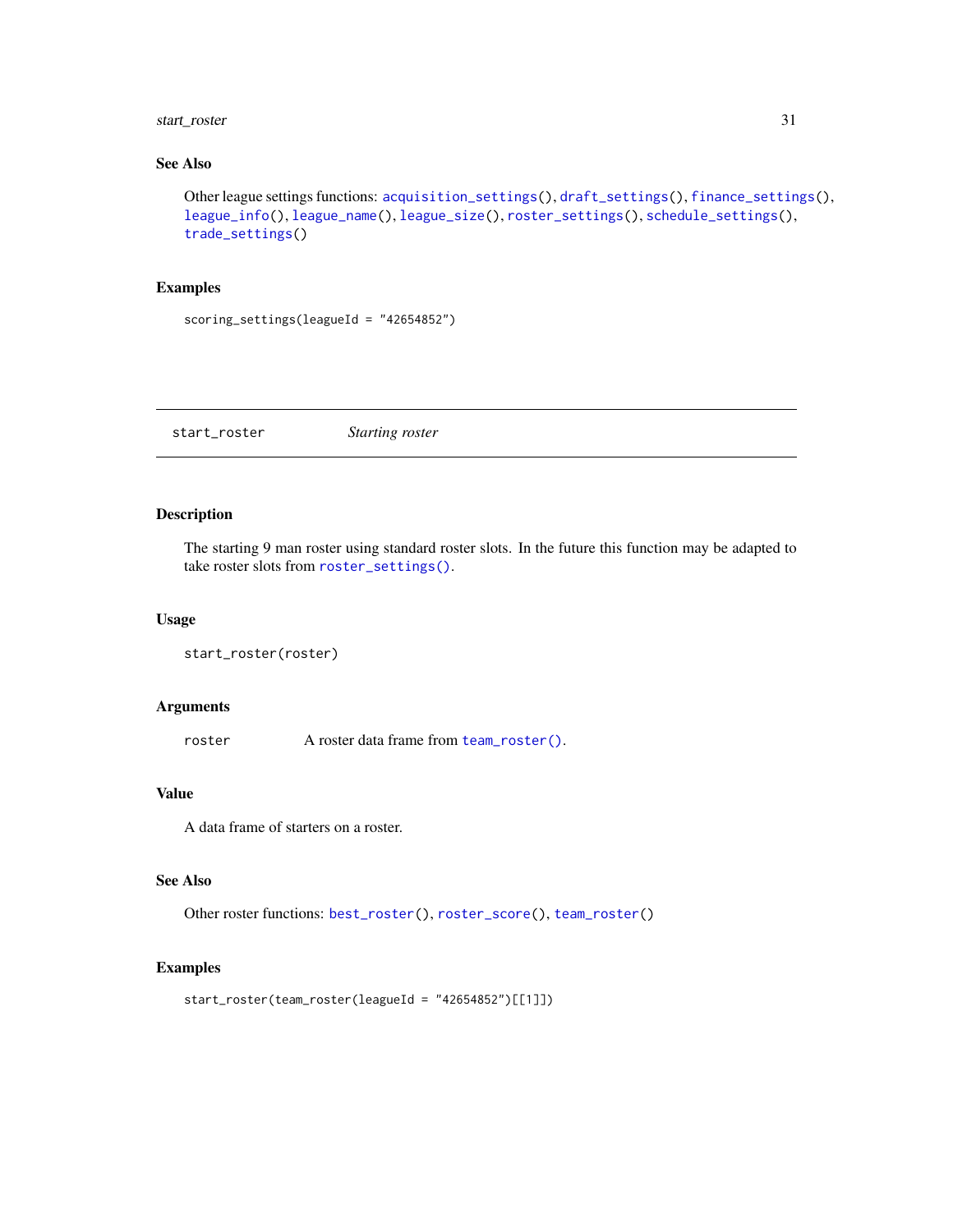<span id="page-31-0"></span>stat\_corrections *Stat corrections*

# Description

Weekly retroactive stat corrections by player.

#### Usage

```
stat_corrections(date = Sys.Date(), limit = 100)
```
# Arguments

| date  | A date in the scoring week to return. Defaults to system date.                                                                                                                              |
|-------|---------------------------------------------------------------------------------------------------------------------------------------------------------------------------------------------|
| limit | The limit of corrections to return. Use "" or NULL to return all. Defaults to<br>100, which is the default limit used by ESPN. Removing the limit can make the<br>request take a long time. |
|       |                                                                                                                                                                                             |

# Value

A data frame of stat corrections.

# Examples

stat\_corrections(date = "2021-09-13")

team\_abbrev *Convert team ID to abbreviation*

# Description

Convert team ID to abbreviation

# Usage

```
team_abbrev(teamId, teams = league_teams(leagueId = ffl_id()))
```
# Arguments

| teamId | A integer vector of team numbers to convert.     |
|--------|--------------------------------------------------|
| teams  | A table of teams, like that from league_teams(). |

#### Value

A factor vector of team abbreviations.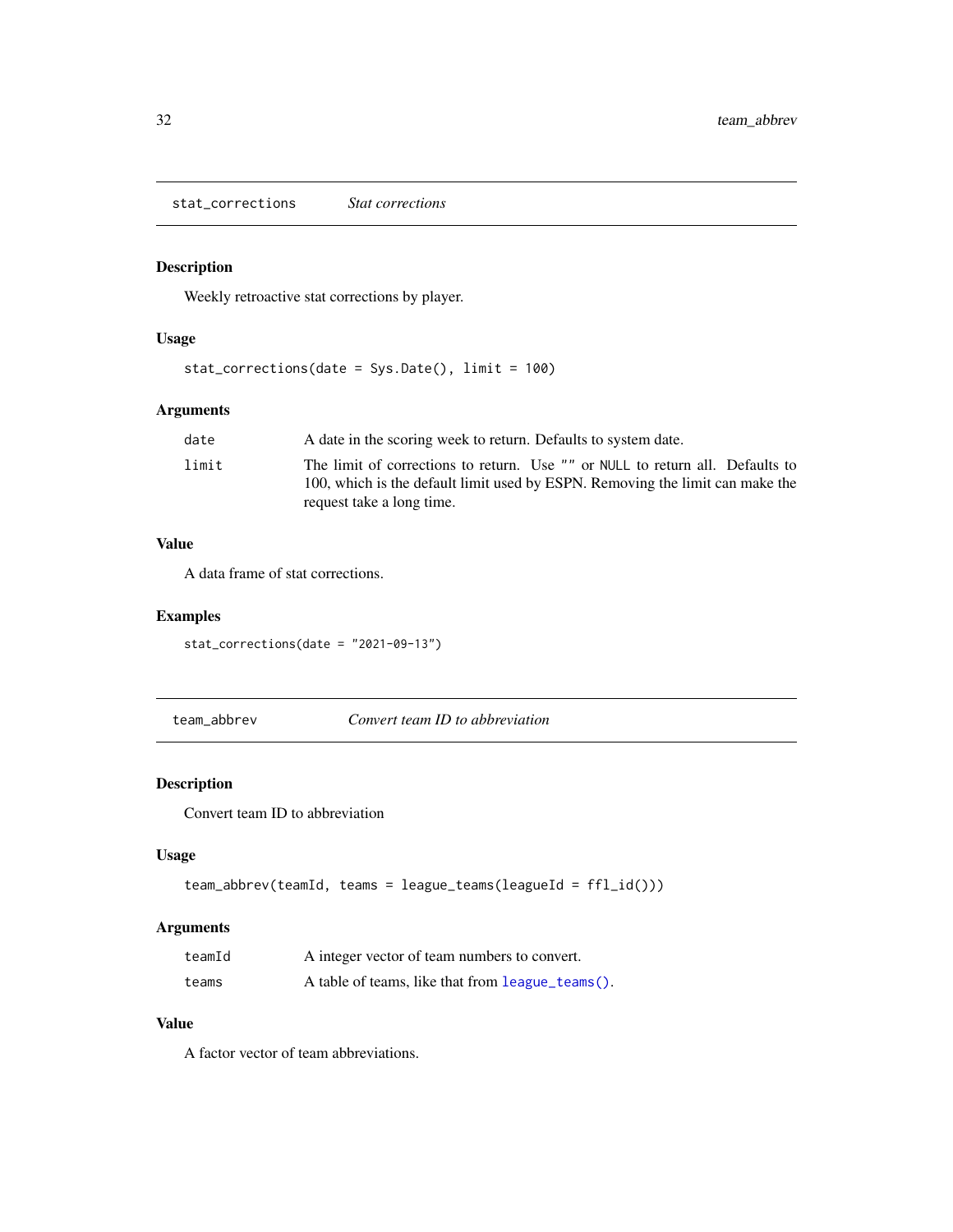# <span id="page-32-0"></span>team\_roster 33

# Examples

```
team_abbrev(teamId = 2, teams = league_teams(leagueId = "42654852"))
```
<span id="page-32-1"></span>team\_roster *Fantasy team rosters*

# Description

The roster of all teams in a league.

#### Usage

```
team_roster(
  leagueId = ff1_id(),leagueHistory = FALSE,
  scoringPeriodId = NULL,
  ...
\mathcal{L}
```
#### Arguments

| leagueId        | Numeric league ID or ESPN fantasy page URL. Defaults to get Option ("fflr. league Id").<br>Function fails if no ID is found.                                                               |
|-----------------|--------------------------------------------------------------------------------------------------------------------------------------------------------------------------------------------|
| leagueHistory   | logical; Should the league History version of the API be called? If TRUE, a list<br>of results is returned, with one element for each historical year of the league.                       |
| scoringPeriodId |                                                                                                                                                                                            |
|                 | Integer week of NFL season. By default, NULL will use the current week (see<br>$f1_{\text{week}}()$ ). Scoring periods are always one week in length, whereas matchups<br>might be longer. |
| .               | Additional queries passed to httr::GET(). Arguments are converted to a named<br>list and passed to query alongside view.                                                                   |

#### Value

A dataframe (or list) with league teams.

# See Also

```
Other roster functions: best_roster(), roster_score(), start_roster()
```
#### Examples

```
team_roster(leagueId = "42654852", scoringPeriodId = 1)
```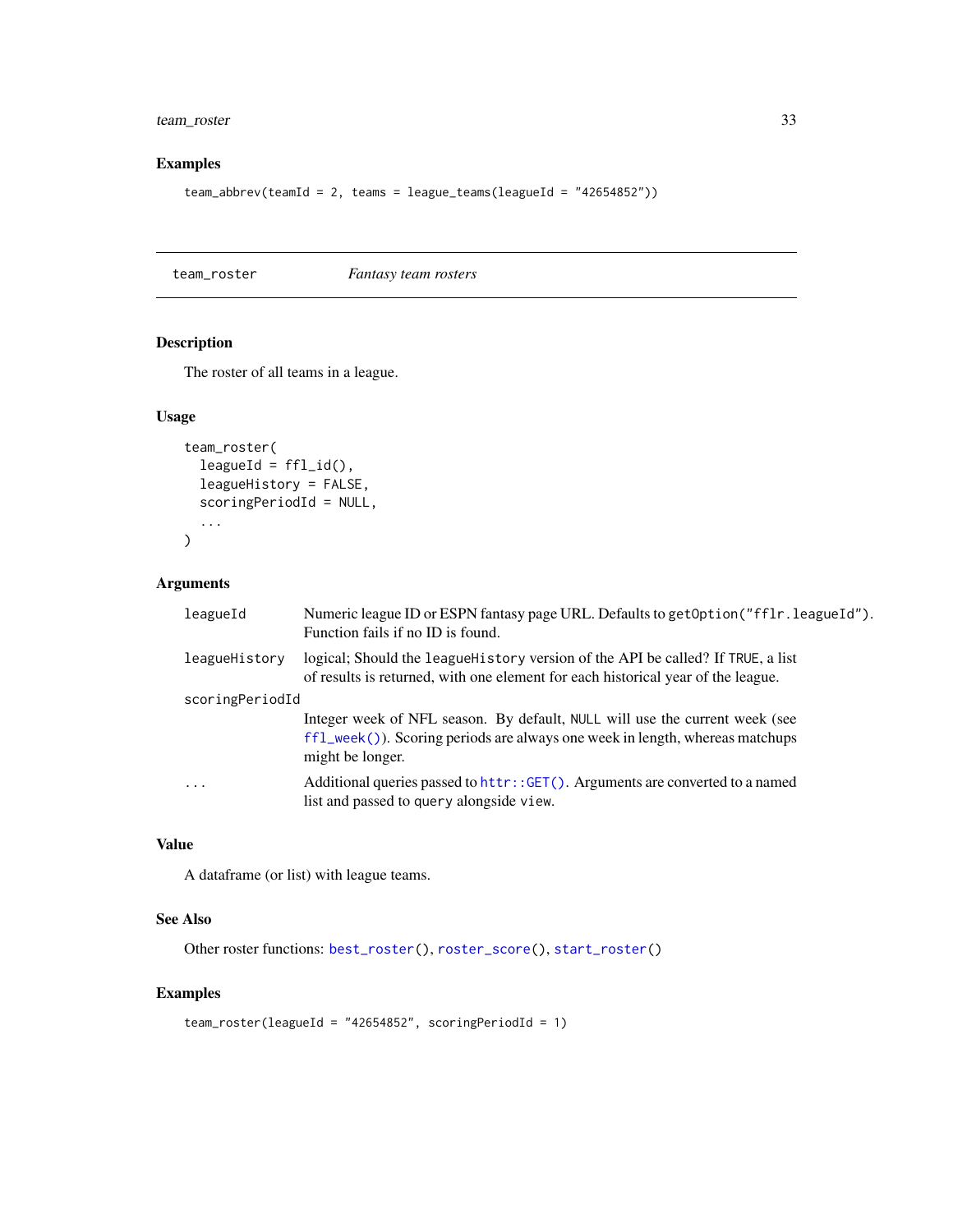<span id="page-33-1"></span><span id="page-33-0"></span>

The opponents each team faces every week in a fantasy regular season. Returned in a tidy format where each row is a single team with an indication of home-away status. There are two rows per matchup, one for each team.

#### Usage

```
tidy_schedule(leagueId = ffl_id(), leagueHistory = FALSE, ...)
```
tidy\_matchups(...)

#### Arguments

| leagueId      | Numeric league ID or ESPN fantasy page URL. Defaults to get Option ("fflr. league Id").<br>Function fails if no ID is found.                                         |
|---------------|----------------------------------------------------------------------------------------------------------------------------------------------------------------------|
| leagueHistory | logical; Should the league History version of the API be called? If TRUE, a list<br>of results is returned, with one element for each historical year of the league. |
| $\ddots$      | Additional queries passed to httr::GET(). Arguments are converted to a named<br>list and passed to query alongside view.                                             |

# Value

A data frame(s) of match opponents.

#### See Also

Other league functions: [draft\\_recap\(](#page-5-2)), [league\\_members\(](#page-11-1)), [league\\_messages\(](#page-11-2)), [league\\_standings\(](#page-14-2)), [league\\_status\(](#page-15-1)), [league\\_teams\(](#page-16-1)), [transaction\\_counter\(](#page-35-2))

# Examples

tidy\_schedule(leagueId = "42654852")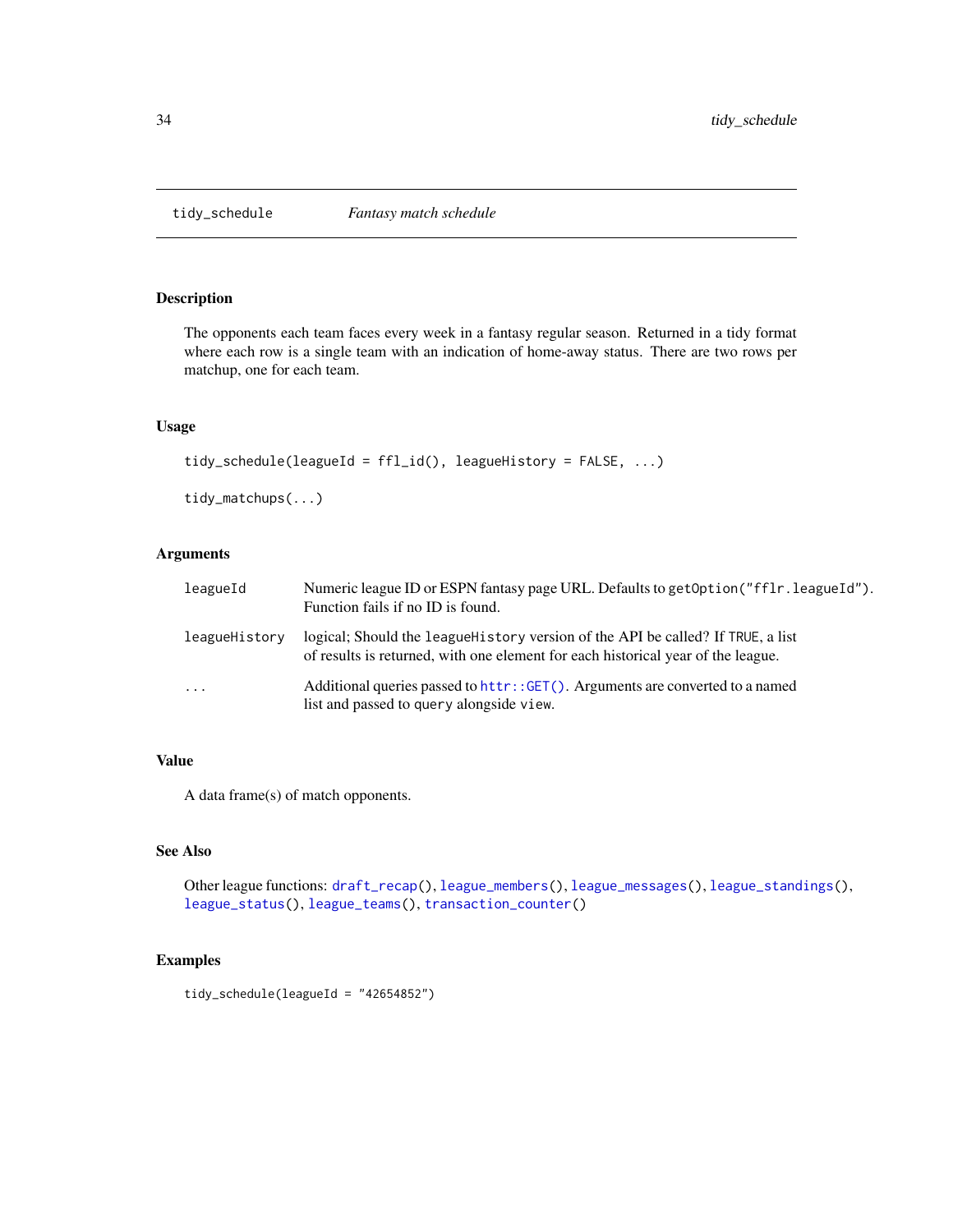<span id="page-34-1"></span><span id="page-34-0"></span>

The score of each team in a matchup or scoring period and the match outcome.

#### Usage

tidy\_scores(leagueId = ffl\_id(), leagueHistory = FALSE, useMatchup = TRUE, ...)

#### Arguments

| leagueId      | Numeric league ID or ESPN fantasy page URL. Defaults to get Option ("fflr. league Id").<br>Function fails if no ID is found.                                                                                                                                |
|---------------|-------------------------------------------------------------------------------------------------------------------------------------------------------------------------------------------------------------------------------------------------------------|
| leagueHistory | logical; Should the league History version of the API be called? If TRUE, a list<br>of results is returned, with one element for each historical year of the league.                                                                                        |
| useMatchup    | logical; Whether scoring should be summarized by matchupPeriodId (default)<br>or scoringPeriodId. The later always relates to a single week of the NFL<br>season, while fantasy matchups might span several scoring periods, especially<br>in the playoffs. |
| $\cdot$       | Additional queries passed to httr:: GET(). Arguments are converted to a named<br>list and passed to query alongside view.                                                                                                                                   |

#### Details

expectedWins are calculated by comparing a team score against all *other* scores for a given matchup period. This statistic expresses how a team would fair if the schedule was random The highest scoring team is thus expected to earn 1 win and the lowest scoring team would expect to win 0 matchups.

#### Value

A tidy data frame of scores by team and matchup/scoring period.

#### See Also

```
Other scoring functions: live_scoring()
```
#### Examples

```
tidy_scores(leagueId = "42654852", useMatchup = FALSE)
```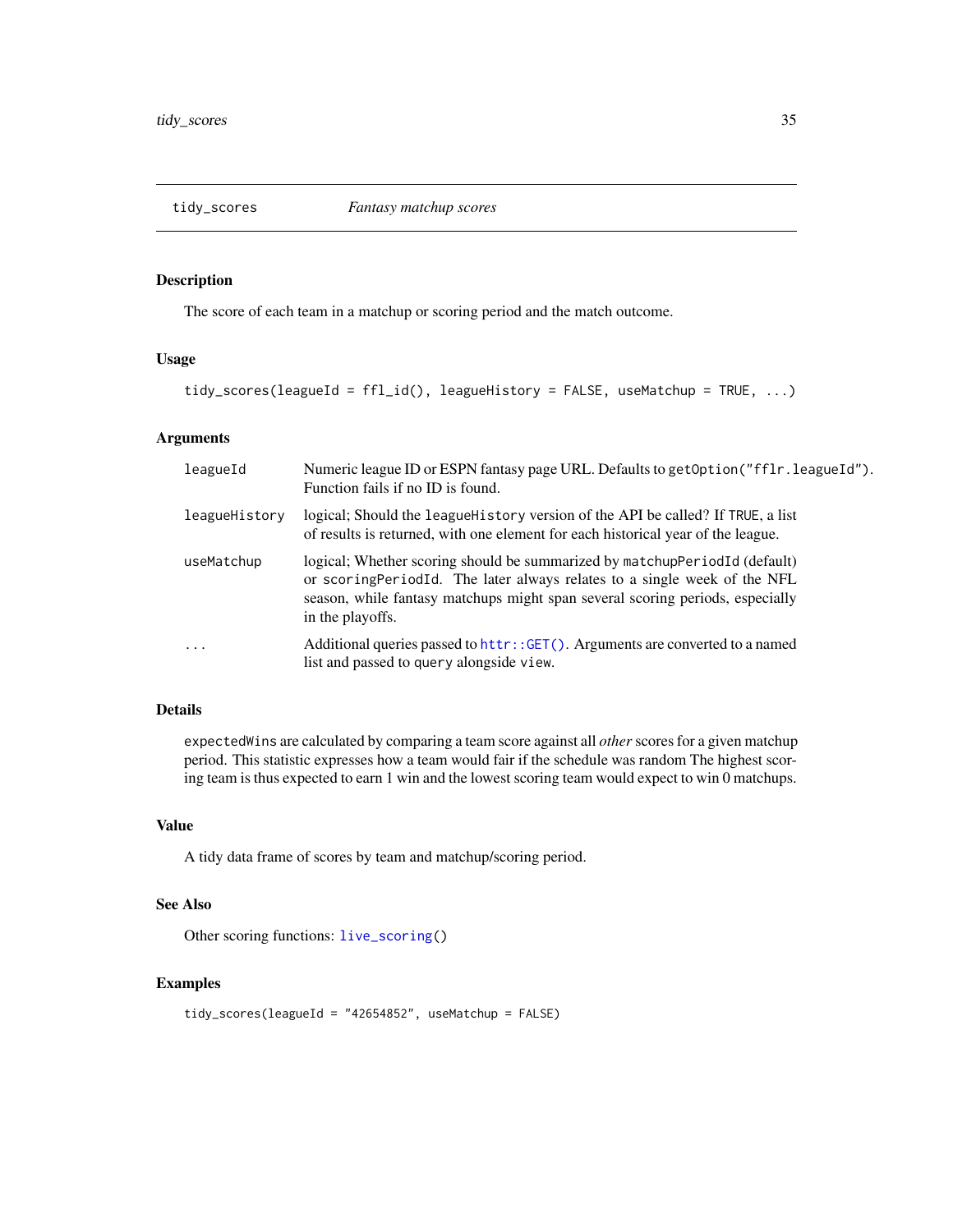<span id="page-35-1"></span><span id="page-35-0"></span>trade\_settings *League trade settings*

# Description

The time each trade can stand, votes needed to veto, and season deadline.

#### Usage

```
trade_settings(leagueId = ffl_id(), leagueHistory = FALSE, ...)
```
#### Arguments

| leagueId      | Numeric league ID or ESPN fantasy page URL. Defaults to get Option ("fflr. league Id").<br>Function fails if no ID is found.                                         |
|---------------|----------------------------------------------------------------------------------------------------------------------------------------------------------------------|
| leagueHistory | logical; Should the league History version of the API be called? If TRUE, a list<br>of results is returned, with one element for each historical year of the league. |
| $\cdots$      | Additional queries passed to httr:: GET(). Arguments are converted to a named<br>list and passed to query alongside view.                                            |

#### Value

A data frame of league trade settings by season.

#### See Also

```
Other league settings functions: acquisition_settings(), draft_settings(), finance_settings(),
league_info(), league_name(), league_size(), roster_settings(), schedule_settings(),
scoring_settings()
```
#### Examples

trade\_settings(leagueId = "42654852")

<span id="page-35-2"></span>transaction\_counter *League transactions*

# Description

Summary of transactions and roster changes made during a season by team.

#### Usage

```
transaction_counter(leagueId = ffl_id(), leagueHistory = FALSE, ...)
```
budget\_summary(leagueId = ffl\_id(), leagueHistory = FALSE, ...)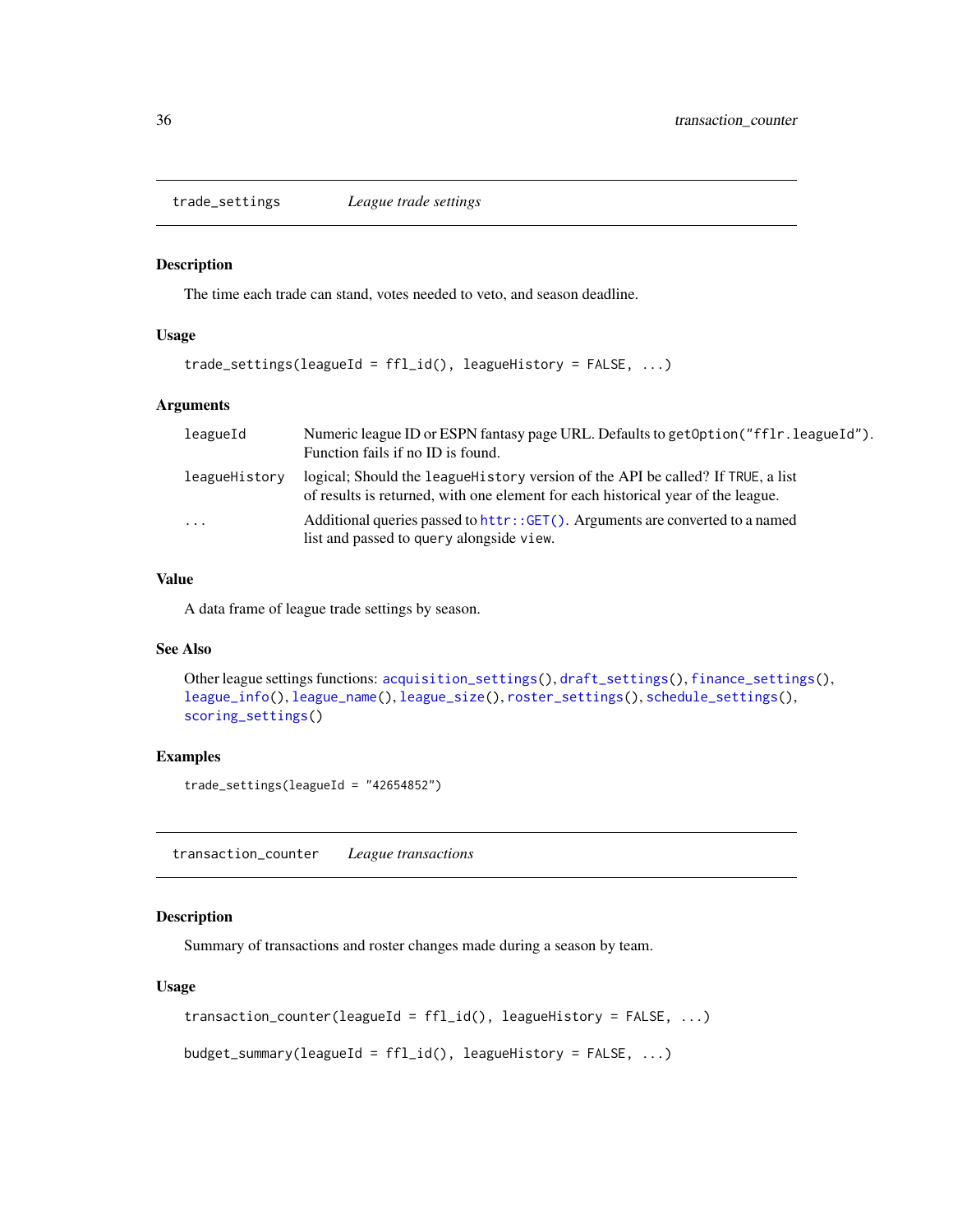# <span id="page-36-0"></span>Arguments

| leagueId      | Numeric league ID or ESPN fantasy page URL. Defaults to get Option ("fflr. league Id").<br>Function fails if no ID is found.                                         |
|---------------|----------------------------------------------------------------------------------------------------------------------------------------------------------------------|
| leagueHistory | logical; Should the league History version of the API be called? If TRUE, a list<br>of results is returned, with one element for each historical year of the league. |
| $\cdots$      | Additional queries passed to httr::GET(). Arguments are converted to a named<br>list and passed to query alongside view.                                             |

# Value

A data frame of transaction counts by team.

# See Also

```
Other league functions: draft_recap(), league_members(), league_messages(), league_standings(),
league_status(), league_teams(), tidy_schedule()
```

```
Other player functions: all_players(), list_players(), player_info(), player_news(), player_outlook(),
recent_activity()
```
# Examples

transaction\_counter(leagueId = "42654852")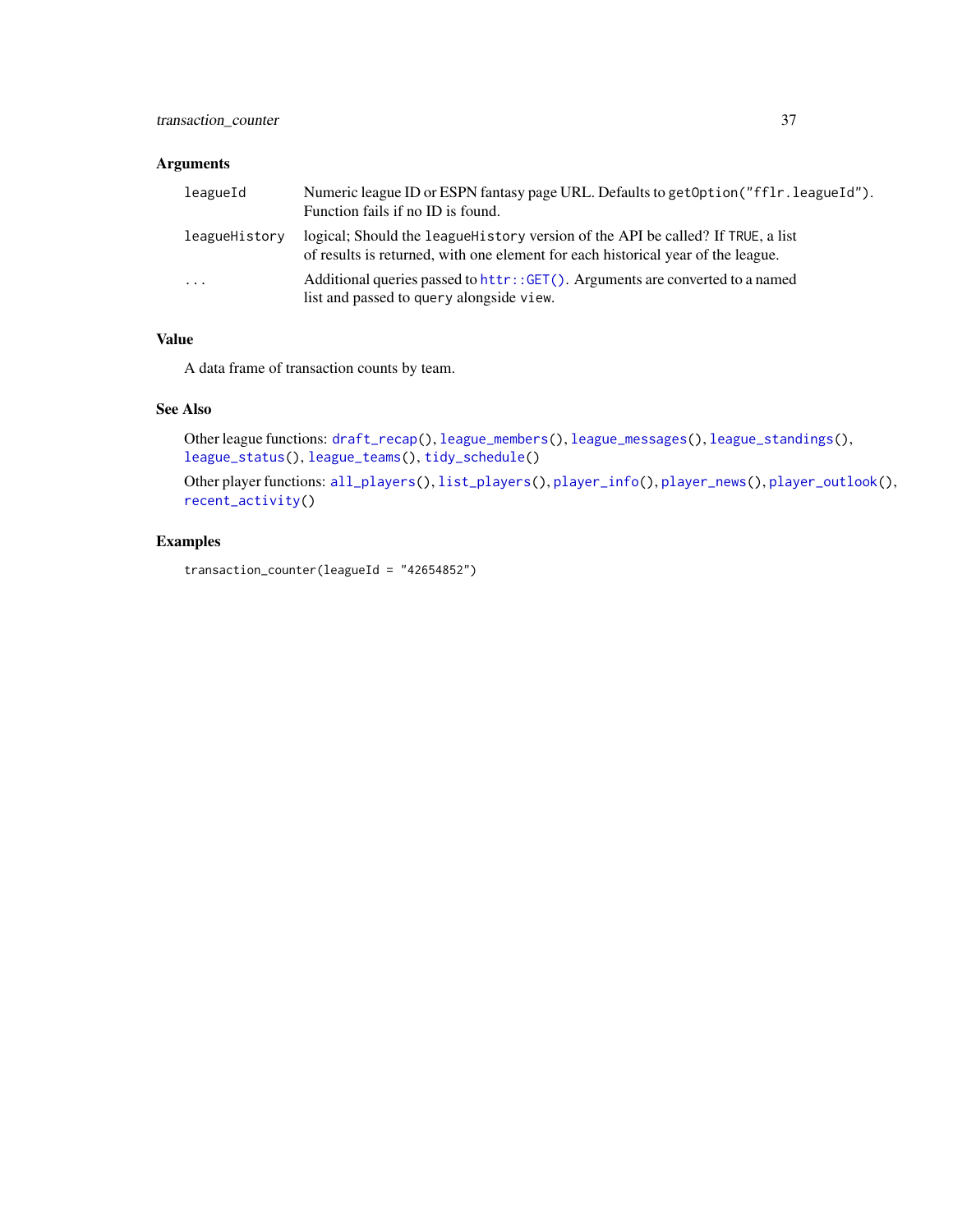# <span id="page-37-0"></span>**Index**

∗ Game information espn\_games, [7](#page-6-0) ffl\_info, [9](#page-8-0) ffl\_seasons, [10](#page-9-0) ∗ datasets nfl\_players, [20](#page-19-0) nfl\_schedule, [21](#page-20-0) nfl\_teams, [22](#page-21-0) ∗ league functions draft\_recap, [6](#page-5-0) league\_members, [12](#page-11-0) league\_messages, [12](#page-11-0) league\_standings, [15](#page-14-0) league\_status, [16](#page-15-0) league\_teams, [17](#page-16-0) tidy\_schedule, [34](#page-33-0) transaction\_counter, [36](#page-35-0) ∗ league settings functions acquisition\_settings, [3](#page-2-0) draft\_settings, [6](#page-5-0) finance\_settings, [10](#page-9-0) league\_info, [11](#page-10-0) league\_name, [13](#page-12-0) league\_size, [15](#page-14-0) roster\_settings, [29](#page-28-0) schedule\_settings, [29](#page-28-0) scoring\_settings, [30](#page-29-0) trade\_settings, [36](#page-35-0) ∗ player functions all\_players, [3](#page-2-0) list\_players, [18](#page-17-0) player\_info, [23](#page-22-0) player\_news, [24](#page-23-0) player\_outlook, [25](#page-24-0) recent\_activity, [27](#page-26-0) transaction\_counter, [36](#page-35-0) ∗ professional football functions pro\_events, [25](#page-24-0) pro\_schedule, [26](#page-25-0)

∗ roster functions best\_roster, [4](#page-3-0) roster\_score, [28](#page-27-0) start\_roster, [31](#page-30-0) team\_roster, [33](#page-32-0) ∗ scoring functions live\_scoring, [20](#page-19-0) tidy\_scores, [35](#page-34-0) acquisition\_settings, [3,](#page-2-0) *[7](#page-6-0)*, *[11](#page-10-0)*, *[14,](#page-13-0) [15](#page-14-0)*, *[29](#page-28-0)[–31](#page-30-0)*, *[36](#page-35-0)* all\_players, [3,](#page-2-0) *[19](#page-18-0)*, *[24,](#page-23-0) [25](#page-24-0)*, *[28](#page-27-0)*, *[37](#page-36-0)* best\_roster, [4,](#page-3-0) *[28](#page-27-0)*, *[31](#page-30-0)*, *[33](#page-32-0)* budget\_summary *(*transaction\_counter*)*, [36](#page-35-0) combine\_history, [5](#page-4-0) draft\_recap, [6,](#page-5-0) *[12,](#page-11-0) [13](#page-12-0)*, *[16,](#page-15-0) [17](#page-16-0)*, *[34](#page-33-0)*, *[37](#page-36-0)* draft\_settings, *[3](#page-2-0)*, [6,](#page-5-0) *[11](#page-10-0)*, *[14,](#page-13-0) [15](#page-14-0)*, *[29](#page-28-0)[–31](#page-30-0)*, *[36](#page-35-0)* espn\_games, [7,](#page-6-0) *[9,](#page-8-0) [10](#page-9-0)*  $ff1$ \_id,  $8$ ffl\_info, *[7](#page-6-0)*, [9,](#page-8-0) *[10](#page-9-0)* ffl\_seasons, *[7](#page-6-0)*, *[9](#page-8-0)*, [10](#page-9-0) ffl\_week *(*ffl\_info*)*, [9](#page-8-0) ffl\_week(), *[4](#page-3-0)*, *[27](#page-26-0)*, *[33](#page-32-0)* ffl\_year *(*ffl\_info*)*, [9](#page-8-0) ffl\_year(), *[26](#page-25-0)* fflr, [8](#page-7-0) finance\_settings, *[3](#page-2-0)*, *[7](#page-6-0)*, [10,](#page-9-0) *[11](#page-10-0)*, *[14,](#page-13-0) [15](#page-14-0)*, *[29](#page-28-0)[–31](#page-30-0)*, *[36](#page-35-0)* httr::GET(), *[3,](#page-2-0) [4](#page-3-0)*, *[6,](#page-5-0) [7](#page-6-0)*, *[10](#page-9-0)[–17](#page-16-0)*, *[20](#page-19-0)*, *[23](#page-22-0)*, *[27](#page-26-0)*, *[29,](#page-28-0) [30](#page-29-0)*, *[33](#page-32-0)[–37](#page-36-0)* league\_info, *[3](#page-2-0)*, *[7](#page-6-0)*, *[11](#page-10-0)*, [11,](#page-10-0) *[14,](#page-13-0) [15](#page-14-0)*, *[29](#page-28-0)[–31](#page-30-0)*, *[36](#page-35-0)* league\_members, *[6](#page-5-0)*, [12,](#page-11-0) *[13](#page-12-0)*, *[16,](#page-15-0) [17](#page-16-0)*, *[34](#page-33-0)*, *[37](#page-36-0)* league\_members(), *[17](#page-16-0)* league\_messages, *[6](#page-5-0)*, *[12](#page-11-0)*, [12,](#page-11-0) *[16,](#page-15-0) [17](#page-16-0)*, *[34](#page-33-0)*, *[37](#page-36-0)*